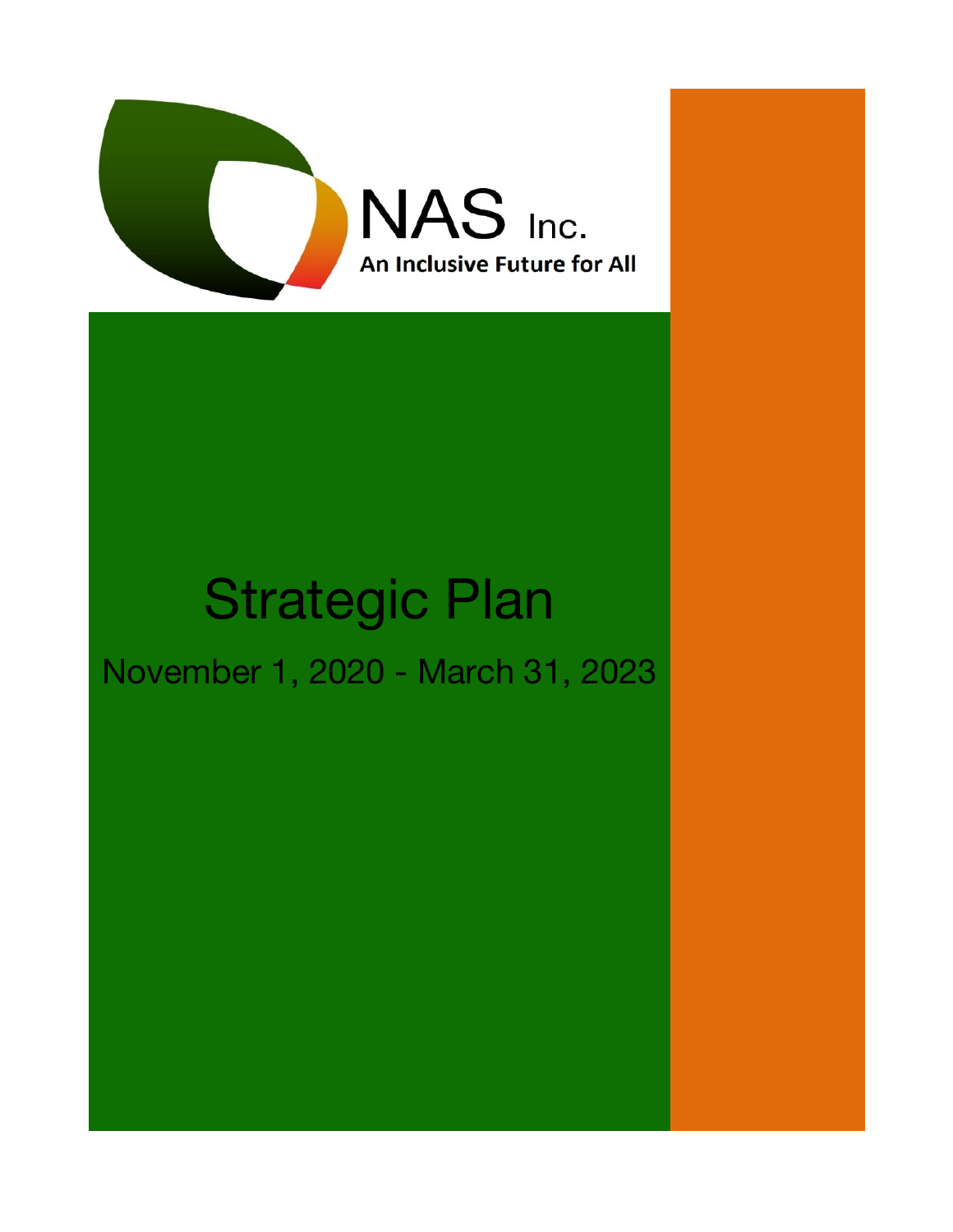## **Table of Contents**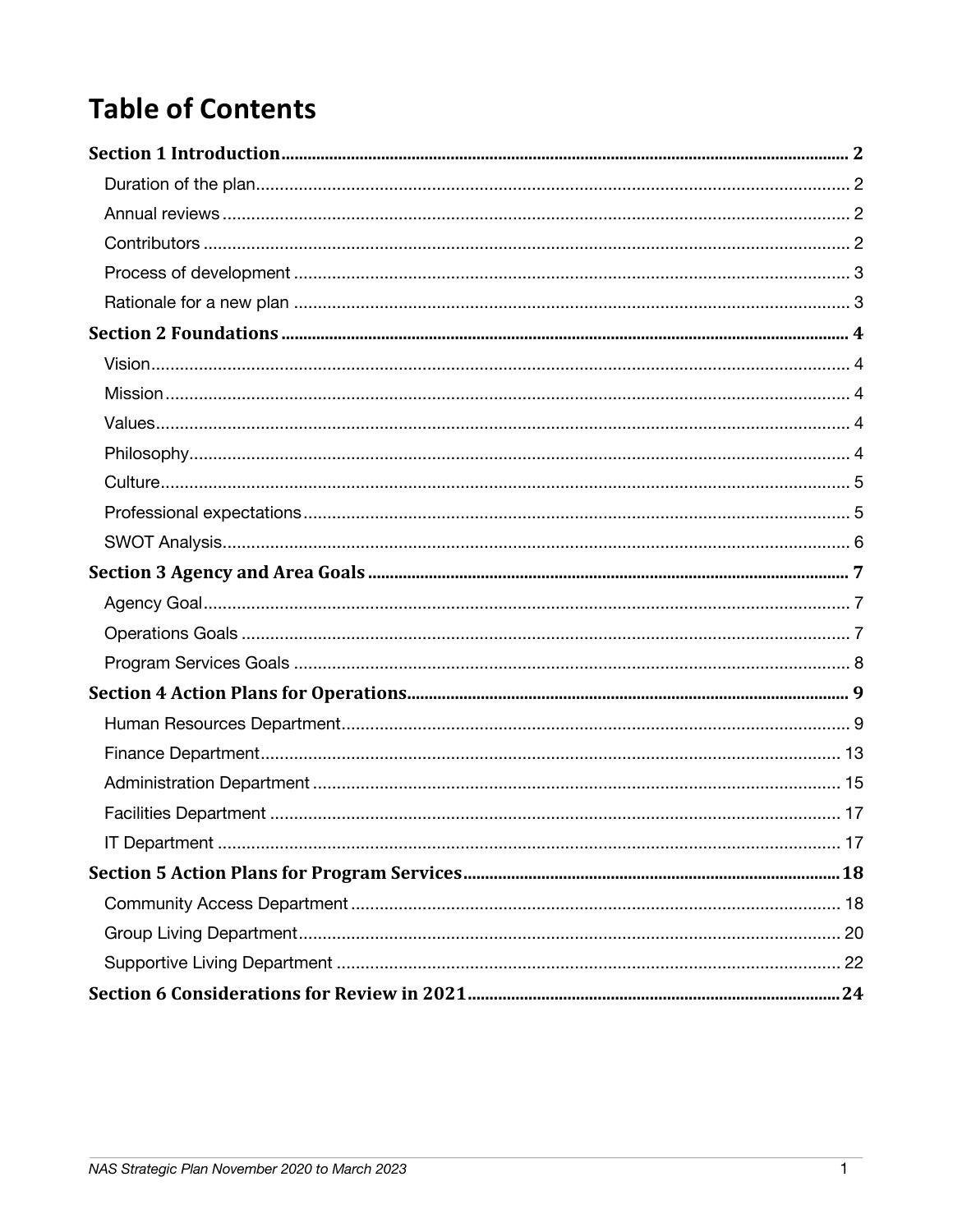## **Section 1** Introduction

This strategic plan for New Age Services Inc. (NAS) consists of an overarching strategic goal for the agency, strategic goals for the operations and services areas, goals for each of the departments, and action plans to achieve each goal, which includes key activities, who is responsible, the desired results, and how success will be measured.

### **Duration of the plan**

This strategic plan is in effect from November 1, 2020 to March 31, 2023.

### **Annual reviews**

The senior leadership team will review the strategic plan annually, at a meeting in the first week of April, after the end of the agency's fiscal year and the contract renewal with funders. Progress will be reported on the team and updates made to the plan before NAS's annual general meeting (AGM), which is routinely scheduled for the third week of September each year. The progress and changes will be communicated to key stakeholders during the AGM.

### **Contributors**

The following members of the senior leadership team contributed to the development of this strategic plan.

| <b>Name</b>       | <b>Position</b>           | Area                       |
|-------------------|---------------------------|----------------------------|
| Helene de Klerk   | <b>Executive Director</b> | <b>Executive Team</b>      |
| Norma Wisbling    | Director                  | Operations, Executive Team |
| Kathryn Senio     | Director                  | Services, Executive Team   |
| Christie Schulze  | Manager                   | Human Resources            |
| Rai Mann          | Controller                | Finance                    |
| Kimberley Bamford | Coordinator               | <b>Community Access</b>    |
| Pamela Warenko    | Coordinator               | Group Living               |
| Kathlene Tweel    | Coordinator               | Supported Living           |

The strategic plan was compiled by Paul Holmes and Lydia Holmes from Anthony & Holmes Consulting Ltd (A&H).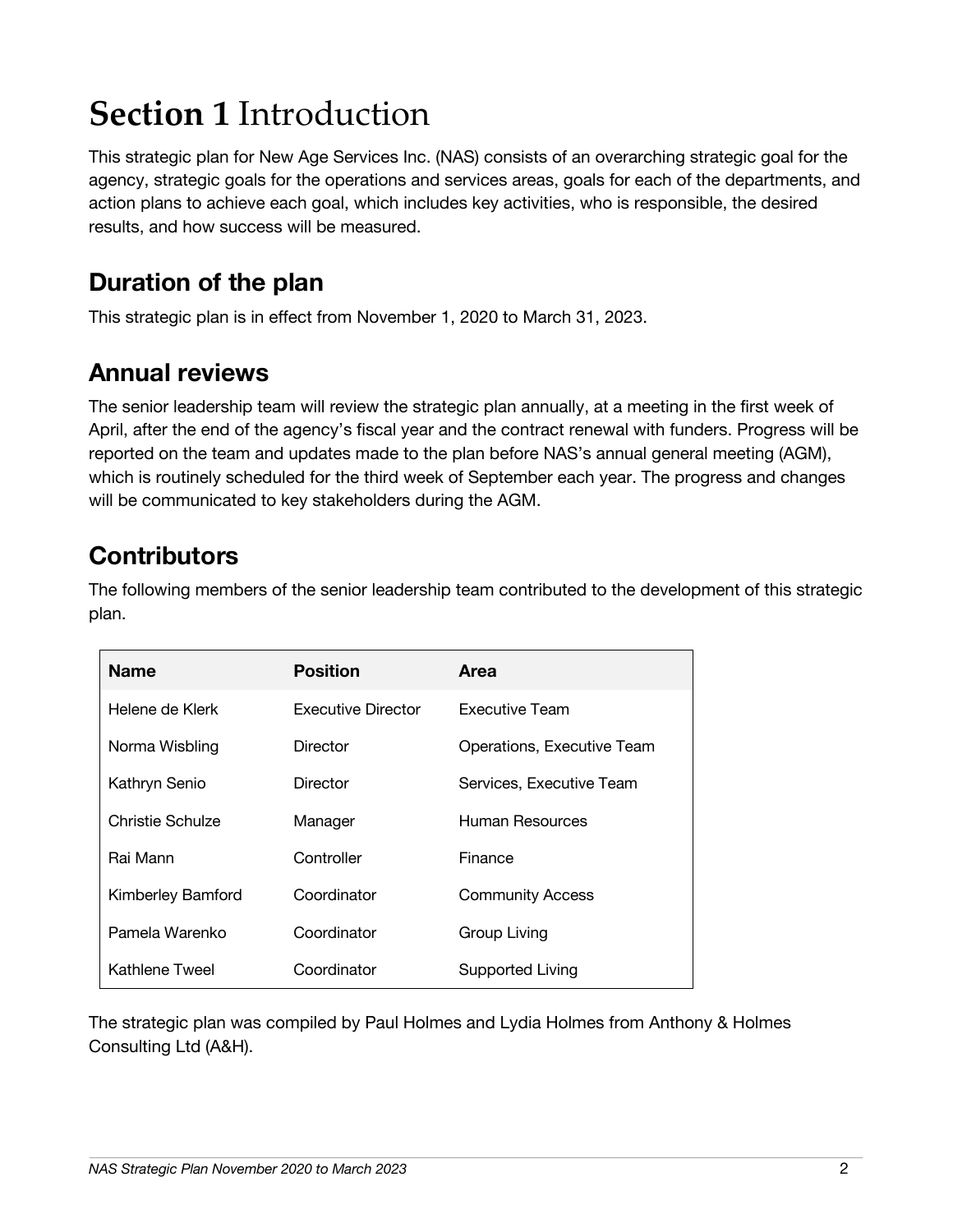### **Process of development**

A&H led the strategic planning process. The following approach was used to develop the strategic plan.

#### • Step 1. **Preparation**

On September 22, 2020, the seven members of the executive leadership team were sent two questions in preparation for the strategic planning session. Firstly, they were asked to identify one or two organizational goals that NAS should set as a priority to accomplish within three years. Secondly, they were asked to identify three to five departmental goals to accomplish within three years.

#### • Step 2. **Planning session**

On September 28, 2020, A&H led the strategic planning session between 9 a.m. and 12:00 p.m. Through the collaborative process, the team established an overall agency goal, strategic goals for the operations and services areas, and goals for each of the departments. The managers and coordinators were asked to develop draft action plans to achieve each goal, and to return these drafts to A&H by October 2, 2020. Each goal needed to include key activities, the person responsible, the desired results, and the success measures.

#### • Step 3. **Draft versions**

A&H reviewed the draft data and set it out in structured action plans for each department. The action plans were sent back with proposed changes to the leaders of the respective departments for review by October 28, 2020.

#### • Step 4. **Final version**

A&H submitted the final draft version to the executive leadership team on October 30, 2020.

### **Rationale for a new plan**

NAS has undergone significant growth over the last few years. If we are to continue offering the exceptional quality services to clients, we need an organizational structure that is responsive to change, systems that make our work efficient and effective, and staff that are fully equipped to execute their responsibilities.

Therefore, over the last couple of years, we have prioritized revamping our organizational structure and building robust systems, particularly the digital systems through Sharevision and Ceridian. As we continue to implement these over the next several months, we need to orientate ourselves as an agency to empower our staff to establish a culture of high performance so that we can offer the best client services. We want to be known as an amazing agency to work for and to receive services from.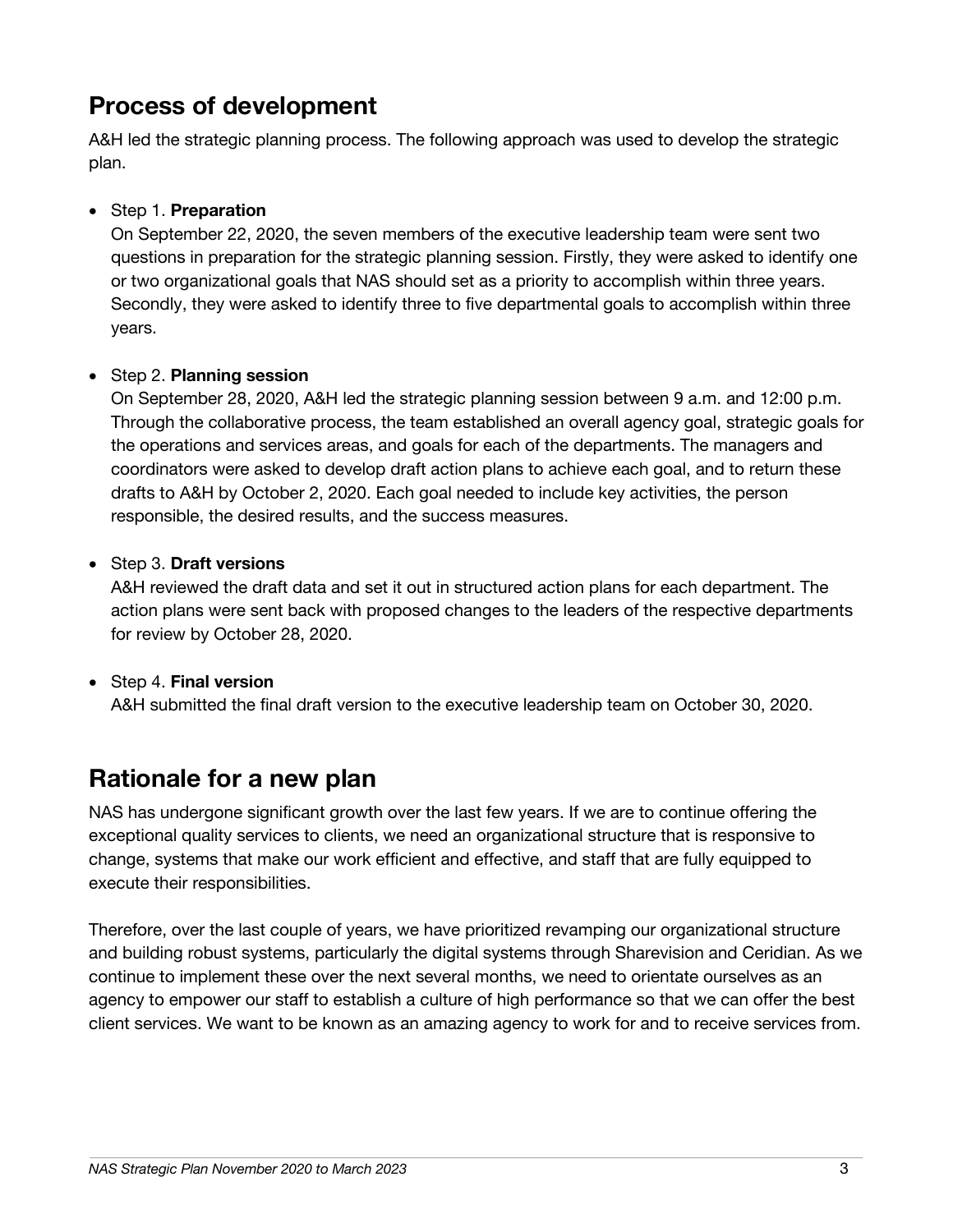## **Section 2** Foundations

NAS has been serving adults with developmental disabilities and mental health concerns (dually diagnosed and complex needs designations) and their families for 30 years. We operate by following our vision, mission, and values.

### **Vision**

NAS envisions an inclusive future for all.

### **Mission**

The mission of NAS is to support adults with cognitive challenges to live full and valued lives.

### **Values**

Our six core values inform how we think, behave, speak, and make decisions day to day.

| 1. Advocacy  | We advocate passionately for those who are unable to speak up fully for<br>themselves |
|--------------|---------------------------------------------------------------------------------------|
| 2. Results   | We set a standard of high performance                                                 |
| 3. Caring    | We go the extra mile to build caring and meaningful relationships                     |
| 4. Empower   | We empower employees to take initiative                                               |
| 5. Ownership | We expect everyone to take ownership and share the workload                           |
| 6. Learning  | We welcome new ways of thinking and better ways of acting                             |

Our vision, mission, and values guide our work within all service offerings in the community, and are rooted in the philosophy of disability services.

### **Philosophy**

NAS believes every individual with a disability has the right to live, work and participate in the community of their choice. They are entitled to a high quality of life, where they are surrounded by caring, nurturing people who help to enhance their personal potential in all they do.

We encourage the individuals within our services to become involved in planning every aspect of their lives, while we support them to access the community resources they need that will enhance their lifestyle and quality of life. NAS promises the highest quality services for the individuals and their families that we support.

Our vision, mission, values, and philosophy inform the culture of NAS.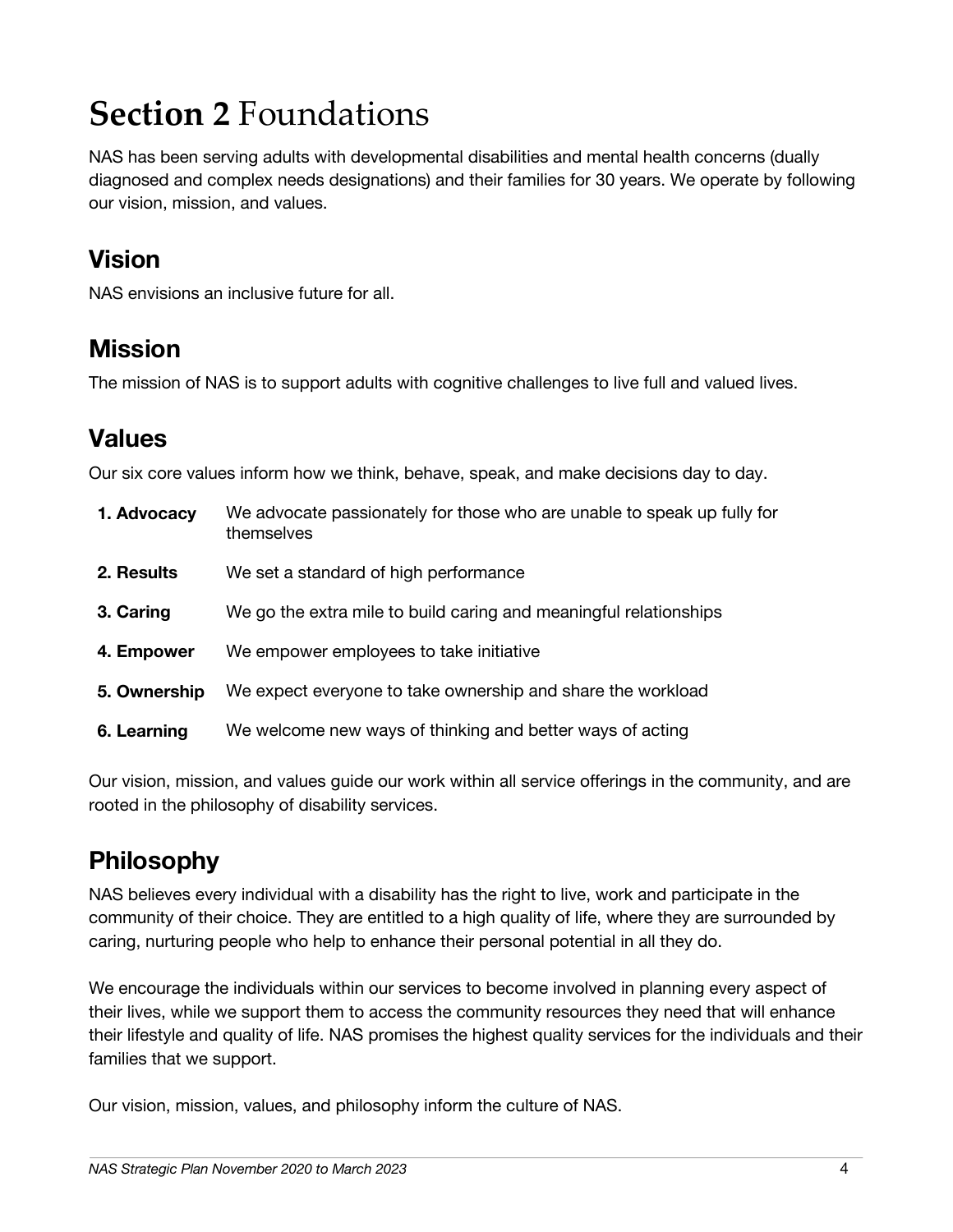### **Culture**

NAS is a purpose-driven, pioneering-minded, and peopleoriented agency. We are united by our shared value to serve a purpose bigger than ourselves. We look beyond what we are doing well to see where we can still serve further. And we do this by caring deeply about each other, our clients, partners, and the community at large.



These 3Ps – purpose, people, and pioneering – are our cultural cornerstones. They guide how we think, speak, and act.

This is further supported through our professional expectations.

### **Professional expectations**

Our foundational standards for professionalism are integrity, respect, diversity, inclusion, and collaboration. We expect everyone to practice them consistently.

| 1. Integrity     | We are honest with each other. It means we can trust and depend on each<br>other consistently.                                                           |
|------------------|----------------------------------------------------------------------------------------------------------------------------------------------------------|
| 2. Respect       | We treat everyone with equal dignity and worth. It enables us to feel like we are<br>working in support of each other to achieve our goals.              |
| 3. Diversity     | We value the equal representation of human differences. It ensures people can<br>believe there is equal opportunity for growth, advancement, and reward. |
| 4. Inclusion     | We work together to create a feeling of belonging. It increases everyone's<br>sense of value, confidence to participate, and willingness to contribute.  |
| 5. Collaboration | We set our minds, wills, and emotions to work well together. Working as a<br>team makes us more resilient, innovative, and efficient.                    |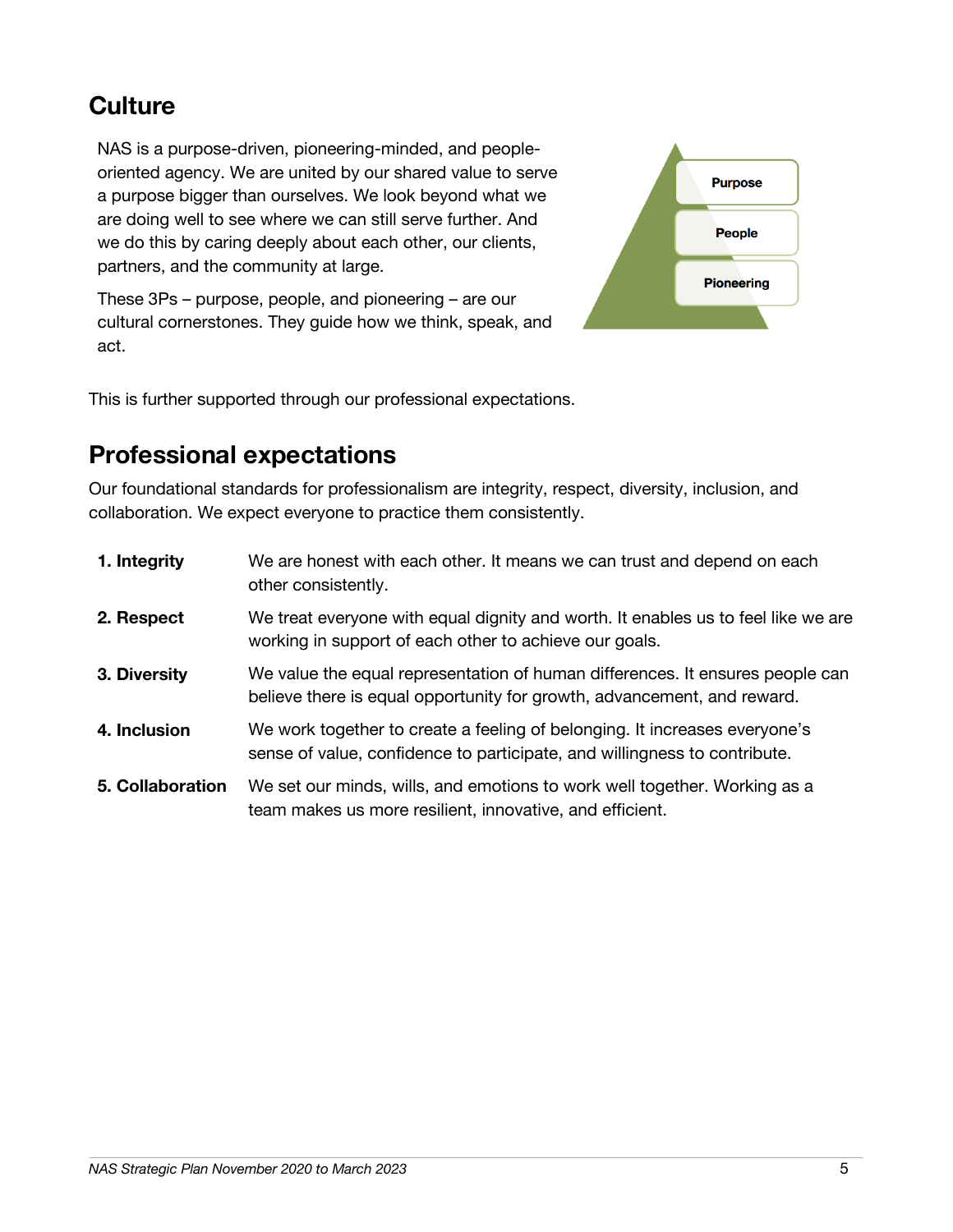### **SWOT Analysis**

The following SWOT analysis was conducted with Owen Stockden on February 3, 2020 for the Communications and Marketing Assessment. The SWOT has been included in this strategic plan as it is useful to emphasize and build on strengths, shore up weaknesses, engage with emerging opportunities, and mitigate threats.

| <b>Internal</b>                                                                                                                                                                                                                                                                                                                                                                                                                                                                                                  | <b>External</b>                                                                                                                                                                                                                                                                                                                                                                                                                                                                                 |
|------------------------------------------------------------------------------------------------------------------------------------------------------------------------------------------------------------------------------------------------------------------------------------------------------------------------------------------------------------------------------------------------------------------------------------------------------------------------------------------------------------------|-------------------------------------------------------------------------------------------------------------------------------------------------------------------------------------------------------------------------------------------------------------------------------------------------------------------------------------------------------------------------------------------------------------------------------------------------------------------------------------------------|
| <b>Strengths</b>                                                                                                                                                                                                                                                                                                                                                                                                                                                                                                 | <b>Opportunities</b>                                                                                                                                                                                                                                                                                                                                                                                                                                                                            |
| Our people<br>$\bullet$<br>Innovativeness<br>Passion and belief in our mission<br>Persistence and dedication<br>$\bullet$<br>Proven, scalable model<br>$\bullet$<br>Proven continuum of service<br>$\bullet$<br>Client-centered approach<br>$\bullet$<br>Collaborative<br>$\bullet$<br>Compassionate<br>$\bullet$<br>Strong structure/departments<br>$\bullet$<br>Risk management<br>$\bullet$<br>Good at building and growing relationships<br>Freedom to act and innovate due to our<br>$\bullet$<br>structure | New and expanded partnerships<br>$\bullet$<br>Tapping into immigration and diversity<br>$\bullet$<br>organizations<br>Get the marketing and messaging out<br>$\bullet$<br>Leveraging technology<br>$\bullet$<br>Potential to diversify with other businesses or<br>$\bullet$<br>spin-offs<br>Government is looking for/willing to fund<br>$\bullet$<br>solutions, especially for complex needs<br>Fee-for-service or social enterprise models                                                   |
| <b>Weaknesses</b>                                                                                                                                                                                                                                                                                                                                                                                                                                                                                                | <b>Threats</b>                                                                                                                                                                                                                                                                                                                                                                                                                                                                                  |
| Lack of metrics and outcome tracking<br>Too humble, not taking enough credit for what<br>$\bullet$<br>we do<br>Lack of time to do all we want to<br>$\bullet$<br>Always going through growing pains<br>$\bullet$<br>Lack of business sense and approach<br>$\bullet$<br>Unwillingness to have difficult conversations<br>$\bullet$<br>Need to turn more policies into actionable state<br>$\bullet$<br>Difficult to communicate our benefits and<br>secure buy-in                                                | Must recognize and respond to funding trends<br>$\bullet$<br>At the mercy of political environment<br>$\bullet$<br>Workforce shortages in labour market<br>$\bullet$<br>Risk of not embracing and adapting to changing<br>$\bullet$<br>technology<br>Wait times on government decisions<br>$\bullet$<br>Government approaches pits agencies against<br>$\bullet$<br>each other; we're up against those with 40+<br>year histories<br>Uncertainty re: what other agencies are doing<br>$\bullet$ |

- Better change management structure and process needed
- Lack of formal knowledge-sharing process
- Uncertainty re: what other agencies are doing
- Locked into a funding ratio that may not be sustainable as organization grows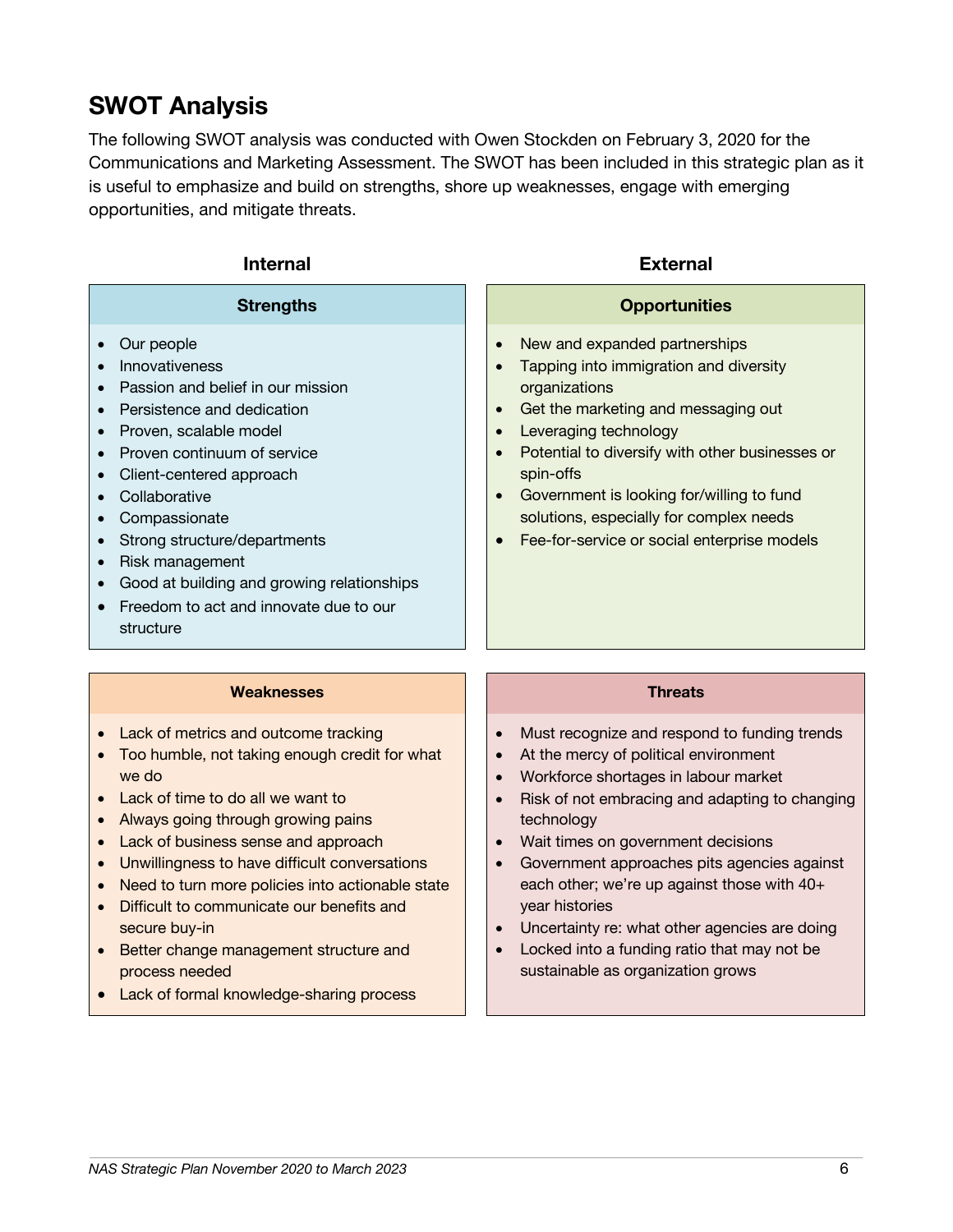## **Section 3** Agency and Area Goals

### **Agency Goal**

To empower staff to establish a culture of high performance to offer the best client services

### **Operations Goals**

- Goal 1 To ensure the right systems are in place in every department to support quality program service delivery and agency expansion
- Goal 2 To build excellent communication skills to better equip, support, and enhance relationships in teams, across the agency, and all partners and other stakeholders

#### **Department Goals**

#### **Human Resources**

- 1. Complete the Ceridian implementation
- 2. Create a performance management system to increase positive motivation and behaviour
- 3. Develop and implement a succession plan for all levels of the agency
- 4. Develop leadership training
- 5. Identify and clarify job descriptions across the agency

#### **Finance**

- 1. Switch to the most effective payroll calendar system
- 2. Develop a processes and procedures manual (PPM)
- 3. Implement a 12-month cash flow budget
- 4. Monthly reporting and closures within 10 working days

#### **Administration**

- 1. Develop an internal communication strategy
- 2. Develop an external communication strategy
- 3. Bridge functional areas of expertise through strategic external partnerships
- 4. Develop a document management system

#### **Facilities**

1. Expand the use of the FIXX software for facilities and other agency needs

#### **Information Technology**

1. Create IT tracking and system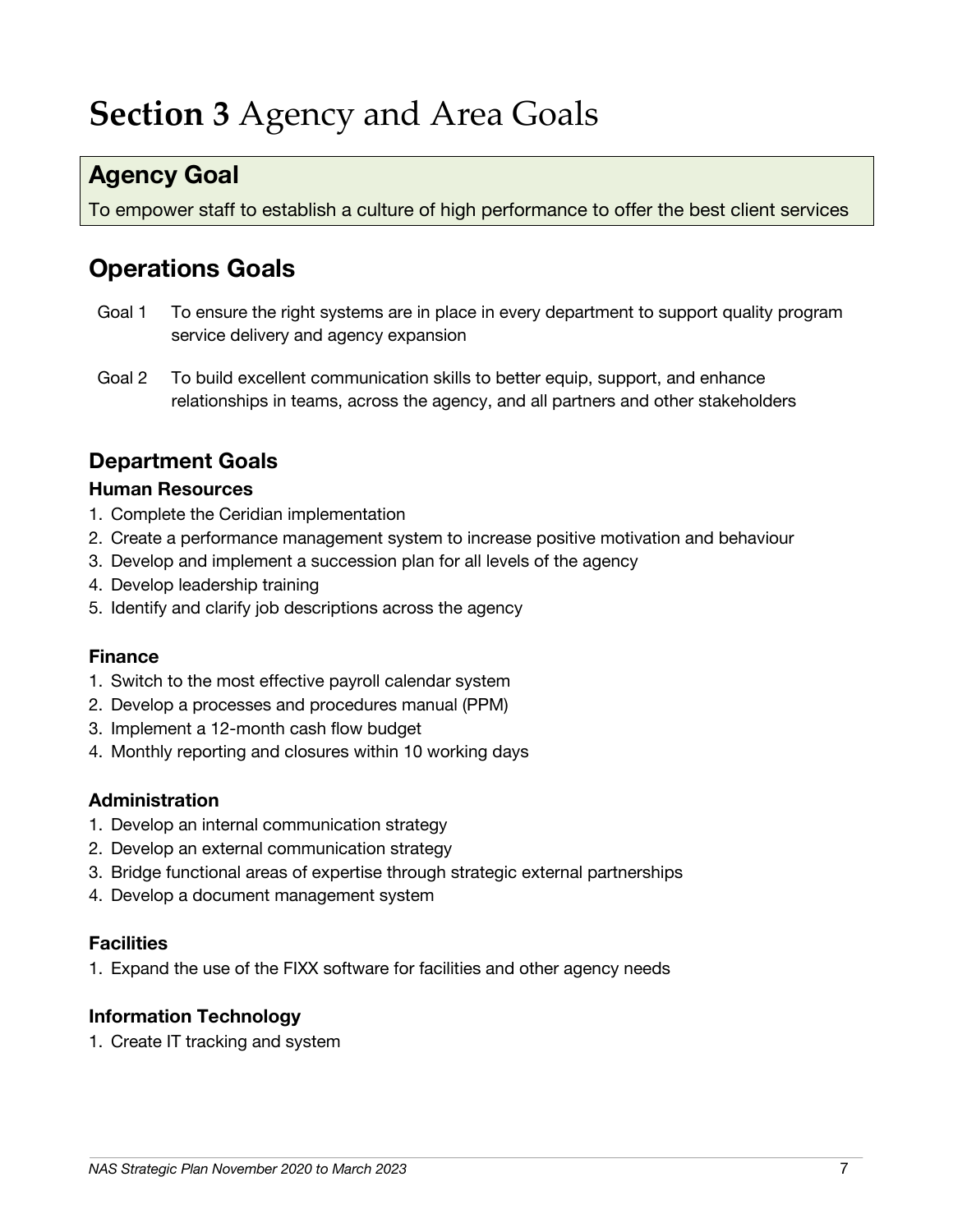### **Program Services Goals**

- Goal 1 To ensure all levels of staff in all program services are fully aware of, equipped, and confident to take ownership of their role expectations
- Goal 2 To build excellent communication skills to better equip, support, and enhance relationships in teams, across the agency, and all partners and other stakeholders
- Goal 3 To be responsive to needs and changes by being resourceful, innovative, and adaptable to new ideas and ways of providing quality services

### **Department Goals**

#### **Community Access**

- 1. Develop and sustain valuable agency-led program sessions and activities
- 2. Build and publish a program procedural manual outlining staff processes
- 3. Formalize ongoing regular feedback mechanism for individuals receiving service to ensure quality services

#### **Group Living**

- 1. Establish consistent formalized practices across group living homes
- 2. To support teams to communicate and work effectively together based on their understanding of diversity in their workplace including the clients they support
- 3. Develop a program procedural manual outlying staff processes

#### **Supportive Living**

- 1. Maintain consistent use of communication tools by all contractors
- 2. Utilize the current payroll tools for contractor invoicing
- 3. Create a more objective evaluative process for independent contractors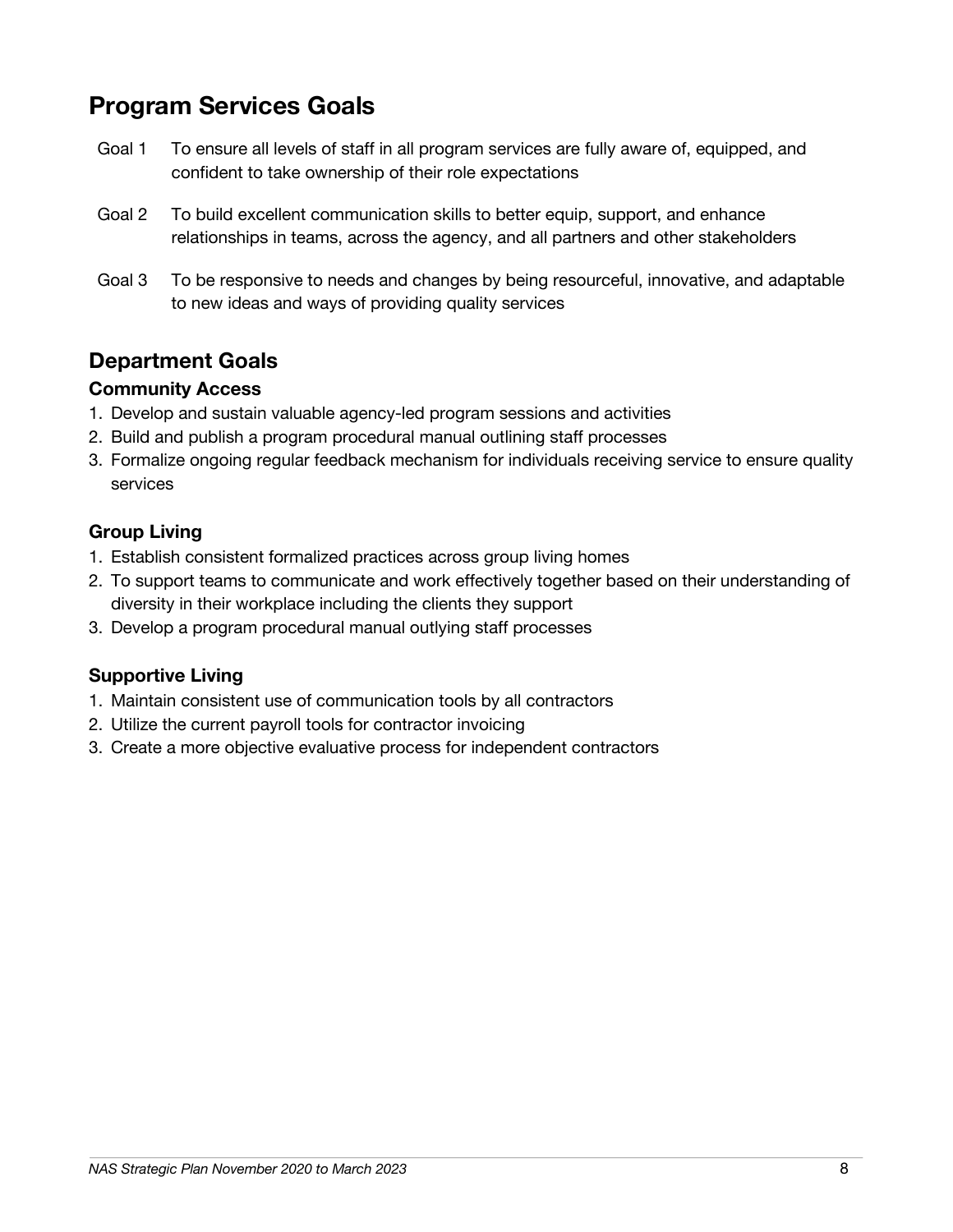## **Section 4** Action Plans for Operations

The strategic goals are listed below for the following departments: Human Resources, Finance, Administration, Facilities, and Information Technology (IT).

### **Human Resources Department**

#### **GOAL 1: Complete the Ceridian implementation**

| <b>Activities</b>                                                | Timeline       | <b>Responsibility</b> | <b>Results</b>                                                               | <b>Measures</b>                                                                                                                        |
|------------------------------------------------------------------|----------------|-----------------------|------------------------------------------------------------------------------|----------------------------------------------------------------------------------------------------------------------------------------|
| 1. Implement the<br>Performance<br>Management module             | By Mar<br>2021 | <b>HR Manager</b>     | PM module is set up in<br>Ceridian for use<br>throughout the<br>organization | PM module is<br>successfully tested by<br>HR team<br>100% of supervisors<br>are successfully<br>trained on the use of<br>the PM module |
| 2. Transition training to<br>online platform                     | By Jan<br>2021 | <b>HR Manager</b>     | All training is<br>conducted and<br>tracked through<br>Ceridian              | 100% of mandatory<br>trainings are<br>completed through<br>Ceridian                                                                    |
| 3. Develop resources for<br>onboarding and online<br>orientation | By Mar<br>2021 | <b>HR Manager</b>     | Employees are on-<br>boarded online and<br>attend an online<br>orientation   | All new hires attend an<br>online orientation<br>within 2 months of<br>hiring                                                          |

#### **Risks**

- Supervisors do not recall how to use some or all of PM module in Ceridian
- Converting in-person training to online format
- Developing materials for online platform. Technological level of new hires

- User guide and one-on-one training are available
- Use different online tools including e-learning, video, and hosted webinars
- Develop tools slowly and thoughtfully over time; develop support materials for using Ceridian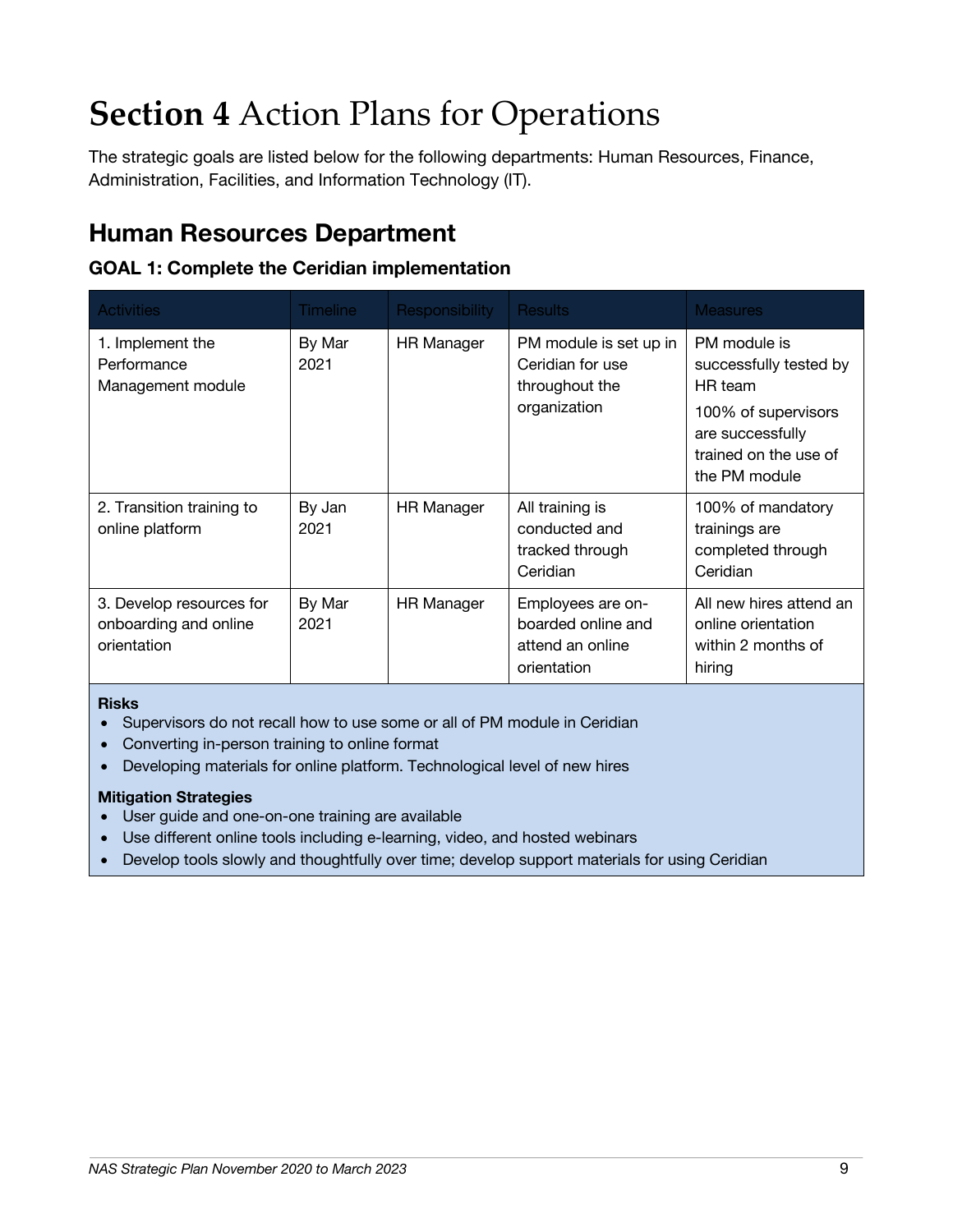#### **GOAL 2: Create a performance management system to increase positive motivation and behaviour**

| <b>Activities</b>                                                                         | <b>Timeline</b> | Responsibility    | <b>Results</b>                                                                                                                                             | <b>Measures</b>                                                                                                                |
|-------------------------------------------------------------------------------------------|-----------------|-------------------|------------------------------------------------------------------------------------------------------------------------------------------------------------|--------------------------------------------------------------------------------------------------------------------------------|
| 1. Develop goal-setting<br>ability that cascades from<br>leadership to frontline<br>staff | By Mar<br>2021  | <b>HR Manager</b> | Staff at every level in<br>the agency feel<br>empowered to set<br>individual performance<br>goals in-line with<br>departmental and<br>organizational goals | 100% of staff<br>members have a<br>performance goal                                                                            |
| 2. Operationalize values<br>into measurable<br>behaviours                                 | By Nov<br>2020  | <b>HR Manager</b> | A Likert scale of<br>measurable<br>behaviours that forms<br>40% of evaluation<br>criteria                                                                  | Feedback from<br>supervisors that listed<br>behaviours are<br>measurable and<br>reflective of<br>expectations for<br>employees |

#### **Risks**

- Limited skill or understanding of how to set good goals
- Missing the mark if the list of behaviours are reflective of operational realities

- Training on setting and measuring goals; strong communication around the strategic plan and departmental goals
- Frequent communication and feedback from a cross-section of staff members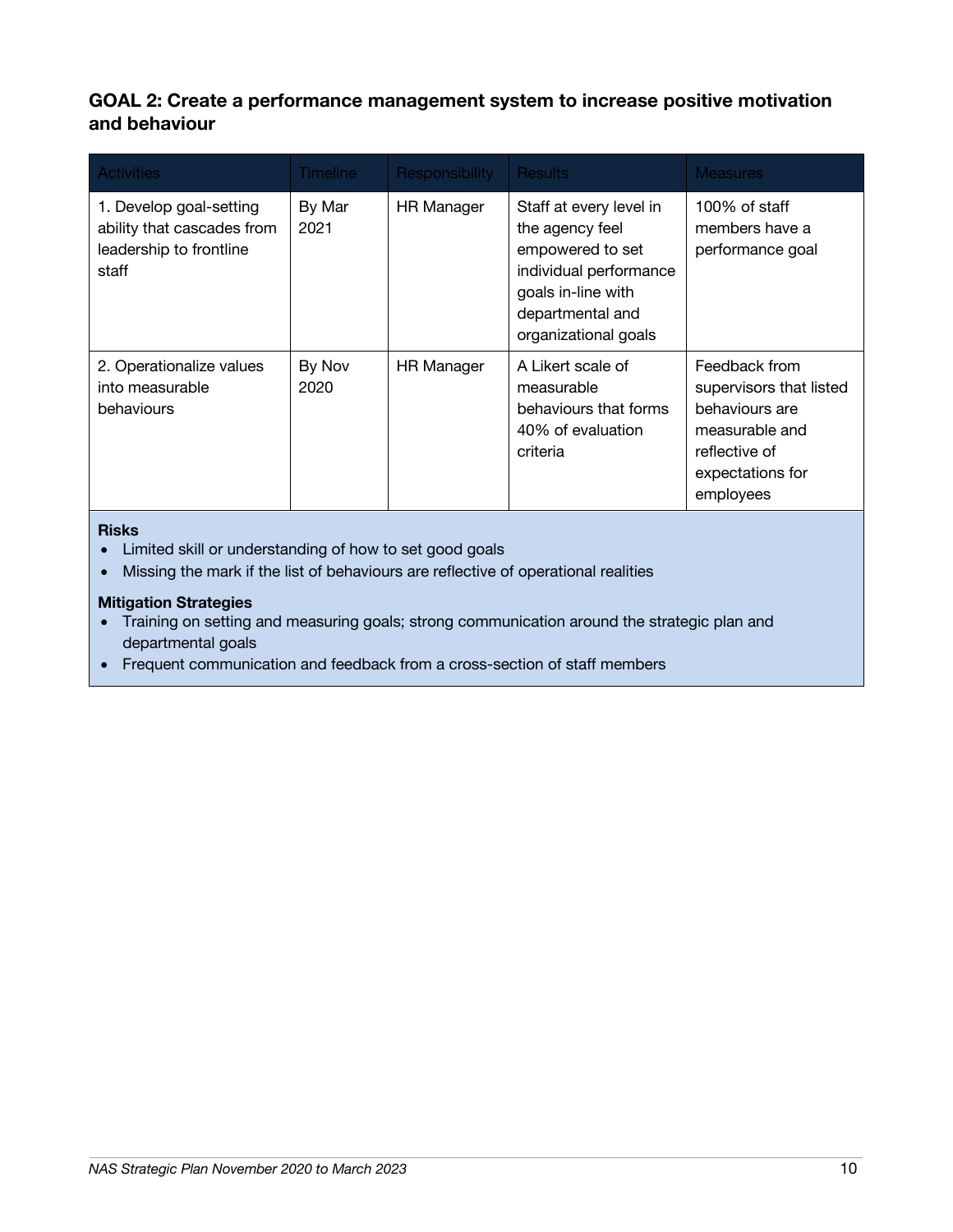#### **GOAL 3: Develop and implement a succession plan for all levels of the agency**

| <b>Activities</b>                                                                                                                                                 | <b>Timeline</b> | Responsibility    | <b>Results</b>                                                                                                                                                                                                                                          | <b>Measures</b>                                                                                             |  |
|-------------------------------------------------------------------------------------------------------------------------------------------------------------------|-----------------|-------------------|---------------------------------------------------------------------------------------------------------------------------------------------------------------------------------------------------------------------------------------------------------|-------------------------------------------------------------------------------------------------------------|--|
| 1. Identify the key<br>differences between<br>positions in terms of<br>required skills,<br>experience, and/or<br>education to move from<br>one level to another   | By Mar<br>2022  | <b>HR Manager</b> | A map of career<br>advancement within<br>the agency for staff                                                                                                                                                                                           | Feedback from staff<br>confirm that the career<br>progression is<br>comprehensive and<br>easy to understand |  |
| 2. Establish succession<br>plans for each key<br>position in agency                                                                                               | By Mar<br>2022  | <b>HR Manager</b> | Each position has a<br>pool of internal<br>candidates to draw<br>from and those that<br>don't have a plan for<br>replacement, whether<br>hiring externally or<br>identifying and<br>developing potential<br>successors in the<br>organization currently | Most leadership<br>positions are filled<br>internally                                                       |  |
| <b>Risk</b> Buy-in from stakeholders (people feeling threatened by successors)<br>the contract of the contract of the contract of the contract of the contract of |                 |                   |                                                                                                                                                                                                                                                         |                                                                                                             |  |

**Mitigation Strategy** Clear communication, culture of mentorship and development i.e. we rise and fall together

#### **GOAL 4: Develop leadership training**

| <b>Activities</b>                                                                                                               | <b>Timeline</b> | Responsibility    | <b>Results</b>                                                                                                                                 | <b>Measures</b>                                                    |  |
|---------------------------------------------------------------------------------------------------------------------------------|-----------------|-------------------|------------------------------------------------------------------------------------------------------------------------------------------------|--------------------------------------------------------------------|--|
| Develop in-house training<br>program to train key<br>leadership capacities for<br>people moving into<br>people leadership roles | By Mar<br>2022  | <b>HR Manager</b> | A suite of training<br>courses and materials<br>to equip new people<br>leaders with the skills<br>they need to lead their<br>teams             | 100% of new leaders<br>complete program                            |  |
| Deliver leadership training<br>program                                                                                          | By Mar<br>2022  | <b>HR Manager</b> | All people leaders are<br>effective, equipped,<br>and confident in their<br>ability to succeed in<br>their role<br>Teams are more<br>effective | Program evaluations<br>indicate staff feel<br>empowered by leaders |  |
| <b>Risk</b> Lengthy time commitment                                                                                             |                 |                   |                                                                                                                                                |                                                                    |  |
| <b>Mitigation Strategy</b> Long lead times for rolling out the program                                                          |                 |                   |                                                                                                                                                |                                                                    |  |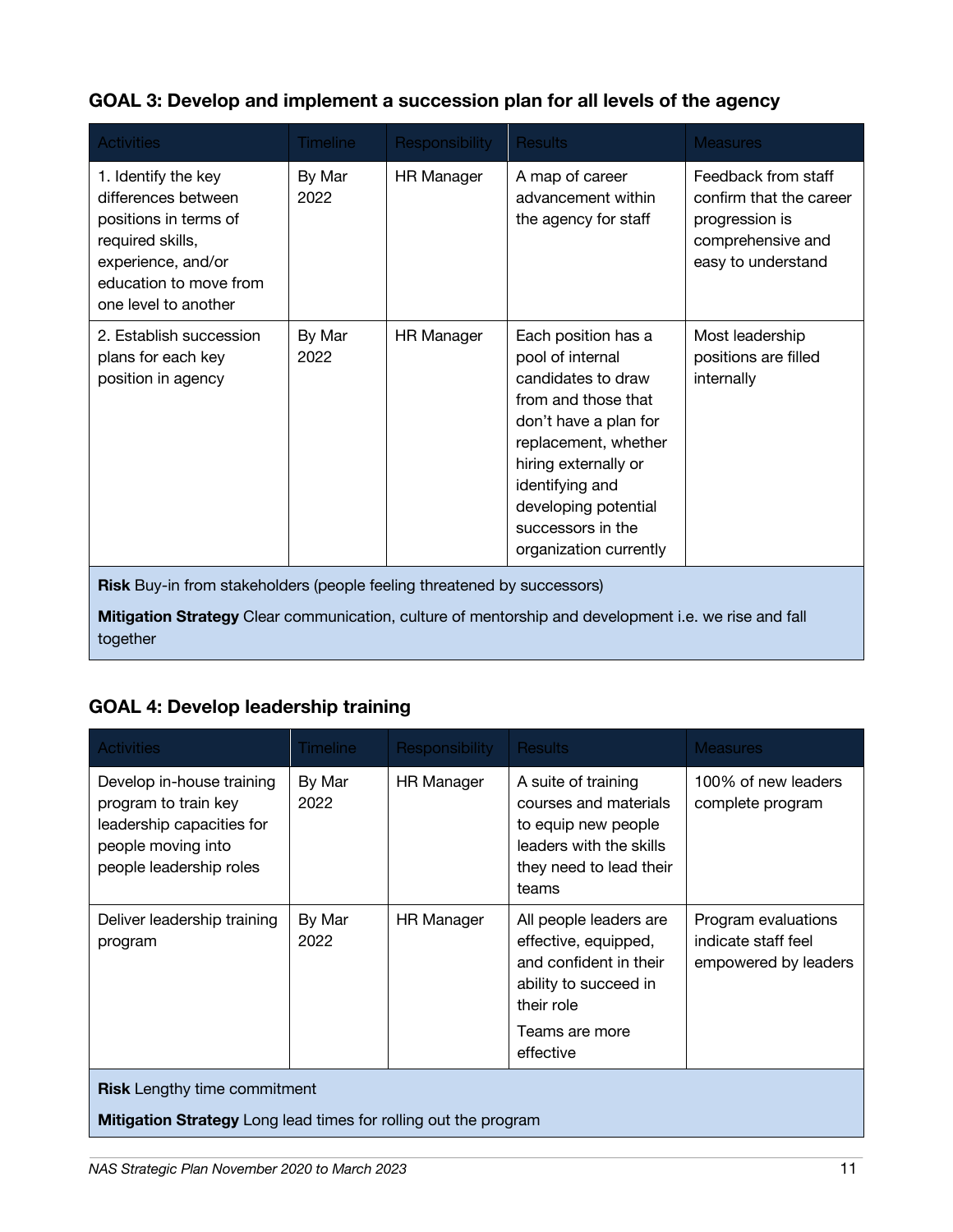#### **GOAL 5: Identify and clarify job descriptions across the agency**

| <b>Activities</b>                                                                               | <b>Timeline</b> | Responsibility    | <b>Results</b>                                                                                                                                                           | <b>Measures</b>                                                                                   |
|-------------------------------------------------------------------------------------------------|-----------------|-------------------|--------------------------------------------------------------------------------------------------------------------------------------------------------------------------|---------------------------------------------------------------------------------------------------|
| 1. Evaluate and analyze<br>functional needs for<br>Facilities and Health &<br>Safety department | By Nov<br>2020  | <b>HR Manager</b> | Clear job description<br>for each role in<br><b>Facilities and H&amp;S</b><br>Decision is made as to<br>whether Facilities and<br>H&S are separate<br>departments or not | Comprehensive lists of<br>responsibilities                                                        |
| 2. Determine<br>departmental structure<br>and key positions for<br>Facilities and H&S           | By Nov<br>2020  | <b>HR Manager</b> | The Facilities and H&S<br>roles are clearly<br>defined and<br>understood including<br>level of authority and<br>key accountabilities                                     | Staff are able to fulfill<br>their Facilities and H&S<br>roles effectively                        |
| 3. Complete job<br>descriptions for key roles<br>in Program Services                            | By Mar<br>2020  | <b>HR Manager</b> | Clear job description<br>for each role<br>Performance appraisal<br>forms more accurately<br>reflect actual job tasks<br>Better distribution of<br>workloads              | Job descriptions are<br>provided to each<br>employee for the new<br>performance planning<br>cycle |

**Risk** Identifying and implementing clarified job descriptions based on actual organizational need versus what is possible within budget constraints.

**Mitigation Strategy** Assess proposed positions against existing FTEs in the department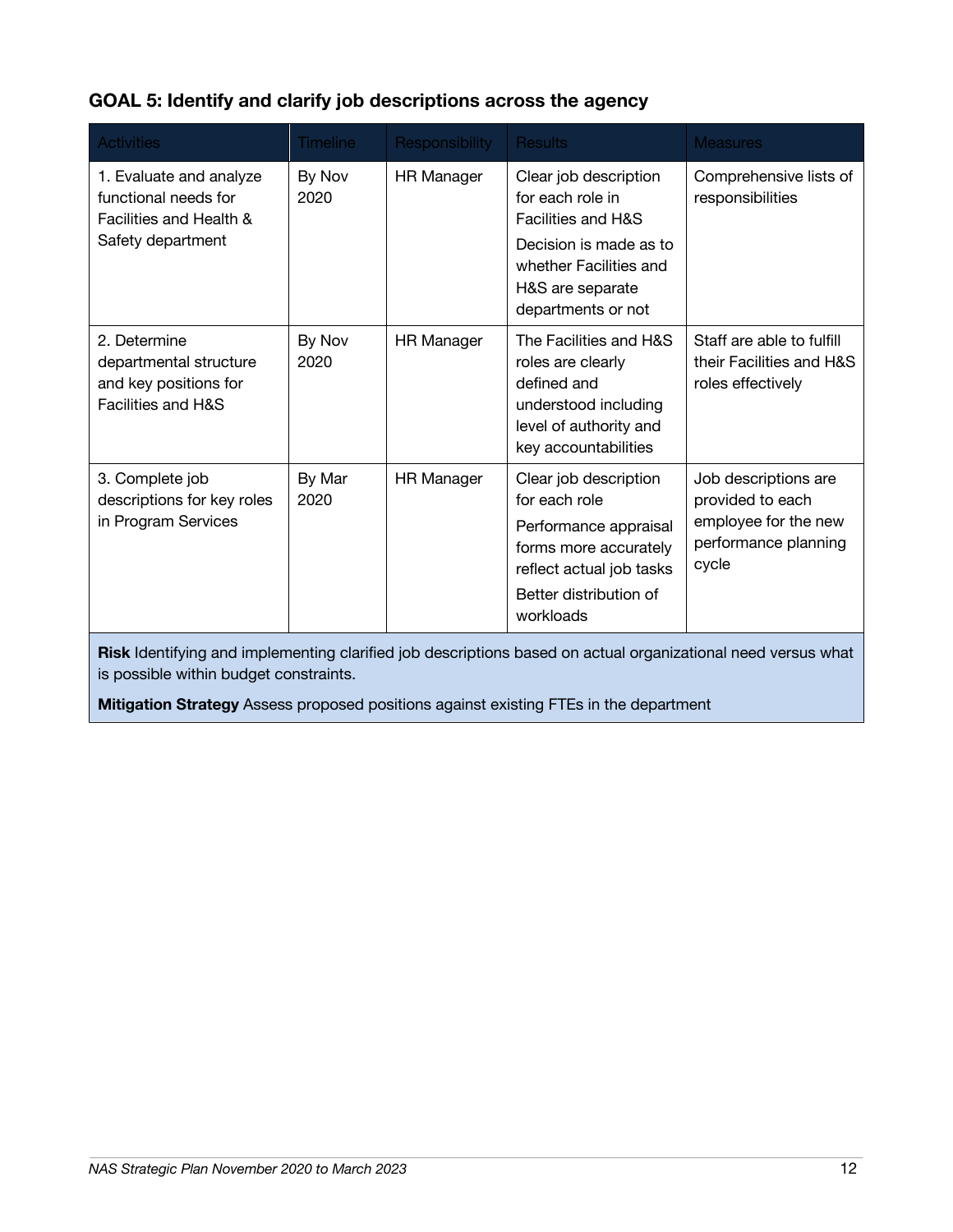### **Finance Department**

| Decision made in order<br>Controller<br>1. Choose a payroll<br>By Dec<br>calendar that will be<br>FD and staff<br>2021<br>to move to<br>beneficial for FD and staff:<br>implementation<br>bi-weekly or semi-monthly<br>By Dec<br>Controller<br>New payroll calendar<br>2. Set up a payroll<br>calendar with new dates,<br>2021<br>ready for roll out<br>including submission cut | <b>Activities</b> | <b>Timeline</b> | <b>Responsibility</b> | <b>Results</b> | <b>Measures</b>                                                                  |
|----------------------------------------------------------------------------------------------------------------------------------------------------------------------------------------------------------------------------------------------------------------------------------------------------------------------------------------------------------------------------------|-------------------|-----------------|-----------------------|----------------|----------------------------------------------------------------------------------|
|                                                                                                                                                                                                                                                                                                                                                                                  |                   |                 |                       |                | Mutually beneficial for                                                          |
| off times and deposit dates                                                                                                                                                                                                                                                                                                                                                      |                   |                 |                       |                | Check in Ceridian to<br>ensure all new pay<br>rules are set and<br>deposits made |
| By April<br>Controller<br>Staff have a shorter<br>3. Implement the new<br>payroll calendar<br>2022<br>time between pay<br>periods                                                                                                                                                                                                                                                |                   |                 |                       |                | Payroll deposits made<br>Accounting monthly<br>reporting is accurate             |

#### **GOAL 1: Switch to the most effective payroll calendar system**

**Risk** Timesheets not authorized on time; changing to bi-weekly (from monthly) may result in extra pressure to ensure authorizations are made by cut-off in shorter time periods

**Mitigation Strategy** Additional training and time in Ceridian for authorizers to ensure efficiency

#### **GOAL 2: Develop a processes and procedures manual (PPM)**

| <b>Activities</b>                                                                                                                                                                | Timeline       | Responsibility          | <b>Results</b>                                                                                                  | <b>Measures</b>                                                        |
|----------------------------------------------------------------------------------------------------------------------------------------------------------------------------------|----------------|-------------------------|-----------------------------------------------------------------------------------------------------------------|------------------------------------------------------------------------|
| 1. Identify and analyze the<br>relevant duties within the<br>finance department (FD)                                                                                             | By Oct<br>2021 | Controller              | Draft manual with<br>responsibilities,<br>processes, procedures                                                 | Draft PPM ready for<br>review                                          |
| 2. Party external to FD<br>reviews draft PPM                                                                                                                                     | By Dec<br>2021 | Party external<br>to FD | New hires or external<br>stakeholders have a<br>resource to learn<br>independently about<br>each duty of the FD | PPM approved by the<br>external party                                  |
| 3. Use content in the PPM<br>to generate a resource<br>guide for NAS leaders that<br>gives a "high-level"<br>overview of the main FD<br>processes/procedures<br>relevant to them | By Mar<br>2022 | Controller              | Stronger relationships<br>between FD and other<br>areas in NAS                                                  | Draft guide approved<br>and positively<br>received by all NAS<br>areas |

**Risk** Some written processes might not be completed if staff turnaround during the development

**Mitigation Strategy** FD management needs an overview of everything ASAP to ensure the understanding is there for each role and duty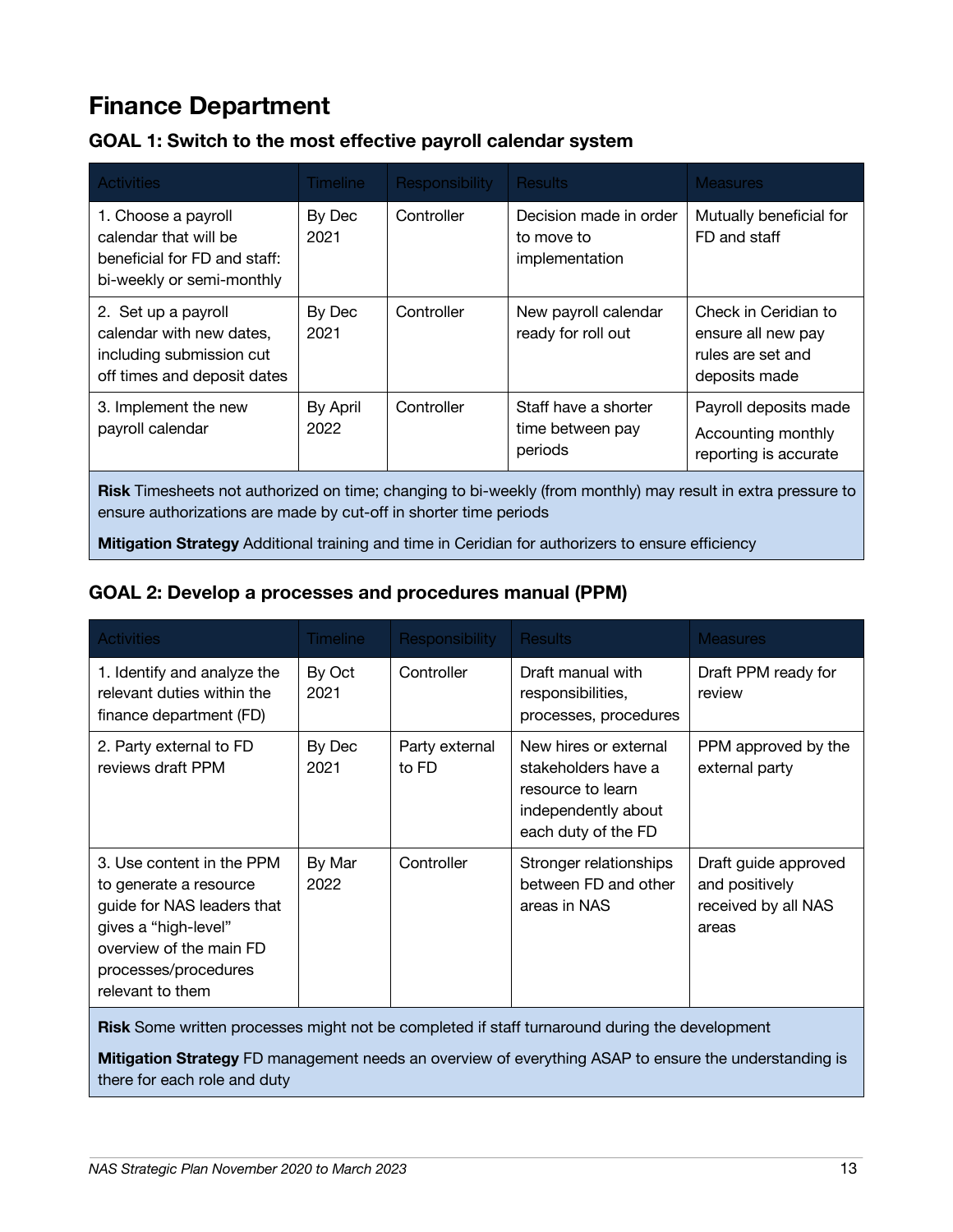#### **GOAL 3: Implement a 12-month cash flow budget**

| <b>Activities</b>                                                                                                                           | <b>Timeline</b> | Responsibility | <b>Results</b>                                                                                 | <b>Measures</b>                                                                               |  |
|---------------------------------------------------------------------------------------------------------------------------------------------|-----------------|----------------|------------------------------------------------------------------------------------------------|-----------------------------------------------------------------------------------------------|--|
| 1. Analyze the 3-year PDD<br>contract for revenue, and<br>gather yearly expense<br>assumptions from each<br>department within the<br>agency | By Jan<br>2021  | Controller     | Data for revenue and<br>anticipated expenses                                                   | Accurate and<br>comprehensive data<br>supplied from all<br>departments                        |  |
| 2. Create the 12-month<br>cash flow budget                                                                                                  | By Mar<br>2021  | Controller     | 12-month cash flow<br>budget for NAS                                                           | Approved by executive<br>team                                                                 |  |
| 3. Implement the 12-<br>month cash flow budget                                                                                              | By Apr<br>2021  | Controller     | Have a month by<br>month cash flow<br>forecast with<br>anticipated payments<br>and receivables | Review the yearly<br>departmental budgets<br>to ensure the forecast<br>aligns with the budget |  |
| Risk Reliance of other departments giving the accurate information                                                                          |                 |                |                                                                                                |                                                                                               |  |
| <b>Mitigation Strategy</b> Forecast will have to be extensively crosschecked with the yearly budget                                         |                 |                |                                                                                                |                                                                                               |  |

#### **GOAL 4: Monthly reporting and closures within 10 working days**

| <b>Activities</b>                                                                                                            | Timeline       | <b>Responsibility</b> | <b>Results</b>                                                                                                         | <b>Measures</b>                                                                                                                                        |
|------------------------------------------------------------------------------------------------------------------------------|----------------|-----------------------|------------------------------------------------------------------------------------------------------------------------|--------------------------------------------------------------------------------------------------------------------------------------------------------|
| 1. Get all departments on<br>board and agree on<br>receiving certain items<br>such as receipts within a<br>certain timeframe | By Apr<br>2021 | Controller            | FD can produce timely<br>and relevant financial<br>statements to the<br>executive team to<br>inform decision<br>making | FD is consistently able<br>to close off the<br>financial month in<br>QuickBooks on the<br>10 <sup>th</sup> working day<br>between May and July<br>2021 |

#### **Risks**

- Some staff might not buy in or commit to making the external accounting deadlines
- The importance and details of the change to 10 days gets lost as it travels down the chain-of-command

- Will have to provide persuasive reasons to all agency leaders to convince them of the benefits of having financial results distributed in 10 working days
- FD controller to drop in on team meetings and/or do 1-on-1s with some leaders or other staff to ensure buy in at all organizational levels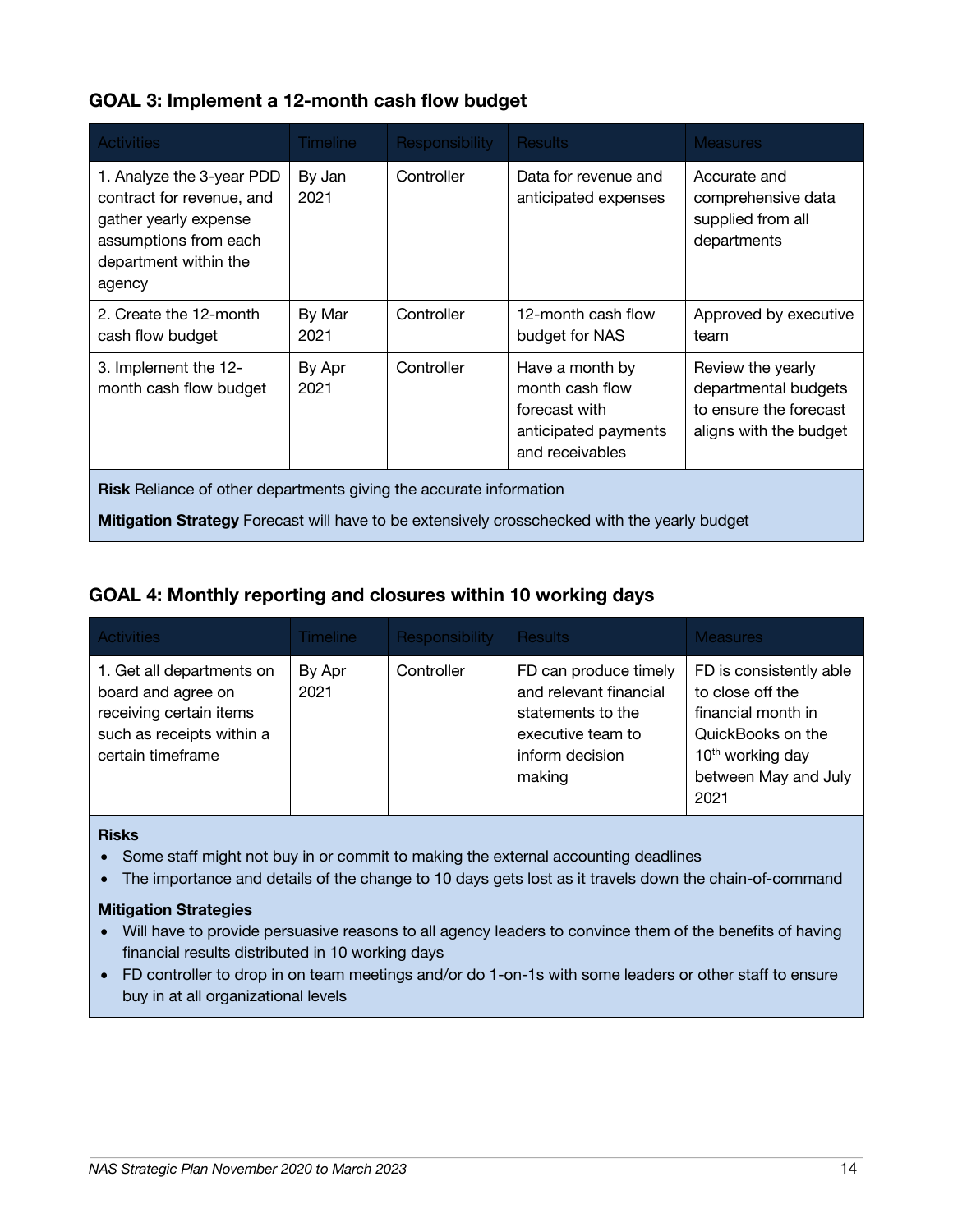### **Administration Department**

| <b>Activities</b>                                                                                                 | <b>Timeline</b> | <b>Responsibility</b>     | <b>Results</b>                                                                 | <b>Measures</b>                                                                                              |  |
|-------------------------------------------------------------------------------------------------------------------|-----------------|---------------------------|--------------------------------------------------------------------------------|--------------------------------------------------------------------------------------------------------------|--|
| 1. Develop an internal<br>communication plan for<br>how we want to<br>communicate with each<br>other as an agency | By Dec<br>2021  | Director of<br>Operations | Draft internal<br>communication plan                                           | Plan is approved by<br>internal advisory<br>committee                                                        |  |
| 2. Implement the plan<br>agency wide                                                                              | By Dec<br>2023  | Director of<br>Operations | Consistent<br>communication<br>practices and<br>processes across the<br>agency | Employee surveys<br>indicate a quantifiable<br>increase in the flow of<br>timely and relevant<br>information |  |
| <b>Risk</b> Ineffective oral and written communication skills in some staff to act on communication plan          |                 |                           |                                                                                |                                                                                                              |  |

#### **GOAL 1: Develop an internal communication strategy**

**Risk** Ineffective oral and written communication skills in some staff to act on communication plan

**Mitigation Strategy** Targeted oral and written communication skills training and other development to build alignment

#### **GOAL 2: Develop an external communication strategy**

| <b>Activities</b>                                                                                                                                                 | <b>Timeline</b> | <b>Responsibility</b>     | <b>Results</b>                                                                  | <b>Measures</b>                                                        |  |
|-------------------------------------------------------------------------------------------------------------------------------------------------------------------|-----------------|---------------------------|---------------------------------------------------------------------------------|------------------------------------------------------------------------|--|
| 1. Develop an external<br>communication plan for<br>external and public<br>relations, and<br>maintenance of agency<br>brand                                       | 2021            | Director of<br>Operations | Draft external<br>communication plan                                            | Plan is approved by<br>the project's advisory<br>committee             |  |
| 2. Execute the plan                                                                                                                                               | 2021-2023       | Director of<br>Operations | Clear and consistent<br>NAS brand to the<br>public and external<br>stakeholders | Audit shows<br>consistent internal and<br>external agency<br>messaging |  |
| <b>Risk</b> Improper use of communication mechanisms such as social media platforms<br><b>Mitigation Strategy</b> Targeted training for all staff on expectations |                 |                           |                                                                                 |                                                                        |  |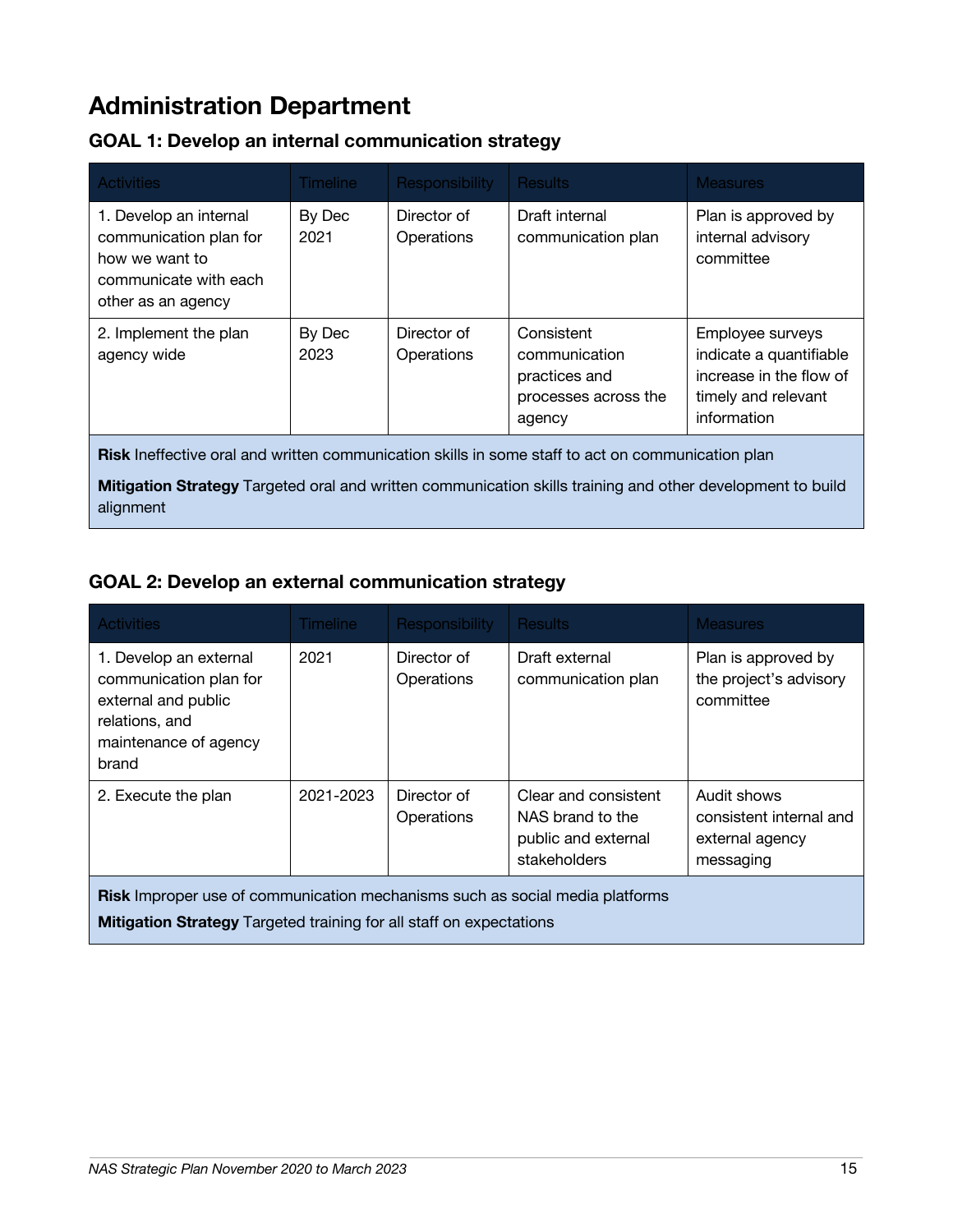#### **GOAL 3: Bridge functional areas of expertise through strategic external partnerships**

| <b>Activities</b>                                                                                                                                                                                                                               | Timeline  | Responsibility            | <b>Results</b>                                                                                                                                           | <b>Measures</b>                                            |  |
|-------------------------------------------------------------------------------------------------------------------------------------------------------------------------------------------------------------------------------------------------|-----------|---------------------------|----------------------------------------------------------------------------------------------------------------------------------------------------------|------------------------------------------------------------|--|
| 1. Identify preferred areas<br>of functional expertise for<br>partners                                                                                                                                                                          | 2021-2022 | Director of<br>Operations | Agreement on NAS<br>List of preferred areas<br>executive team on<br>of functional expertise<br>and potential partners<br>preferred areas and<br>partners |                                                            |  |
| 2. Contact potential<br>candidates to establish<br>partnerships                                                                                                                                                                                 | 2021-2022 | Director of<br>Operations | Establish agreed-upon<br>process to utilize<br>partnerships with clear<br>expectations/guidelines<br>for NAS and partners                                | 3 formal partnerships                                      |  |
| 3. Partner actively on<br>initiatives in areas of<br>functional expertise                                                                                                                                                                       | 2021-2023 | Director of<br>Operations | NAS and partner<br>achieve initiatives'<br>objectives                                                                                                    | Agreed-upon process<br>is effective for NAS<br>and partner |  |
| Risk NAS will share "rights" to the project/information, potentially impacting reputation and public image<br>Mitigation Strategy Establish clear boundaries and/or contracts with external partner with clear<br>communication between parties |           |                           |                                                                                                                                                          |                                                            |  |

#### **GOAL 4: Develop a document management system (DMS)**

| <b>Activities</b>                        | <b>Timeline</b> | Responsibility            | <b>Results</b>                                                                                                | <b>Measures</b>                                                                        |
|------------------------------------------|-----------------|---------------------------|---------------------------------------------------------------------------------------------------------------|----------------------------------------------------------------------------------------|
| 1. Develop DMS for<br>clients            | By June<br>2021 | Director of<br>Operations | Documented process<br>and place within the<br>ShareVision, Ceridian,<br>NAS server, file room<br>and data net | 100% of client filing<br>will be digital                                               |
| 2. Develop DMS for<br>personnel          | By June<br>2021 | Director of<br>Operations | Documented process<br>and place within the<br>ShareVision, Ceridian,<br>NAS server, file room<br>and data.net | 100% of personnel<br>filing will be digital                                            |
| 3. Develop DMS for<br>agency information | By Mar<br>2023  | Director of<br>Operations | Information is<br>organized in a secure,<br>effective, and efficient<br>user-friendly system                  | Information is easily<br>retrieved by users with<br>the appropriate<br>security access |

**Risk** May lose documents

**Mitigation Strategy** Training all teams on their responsibility for processing client and personnel documents and information; create a document management manual and or map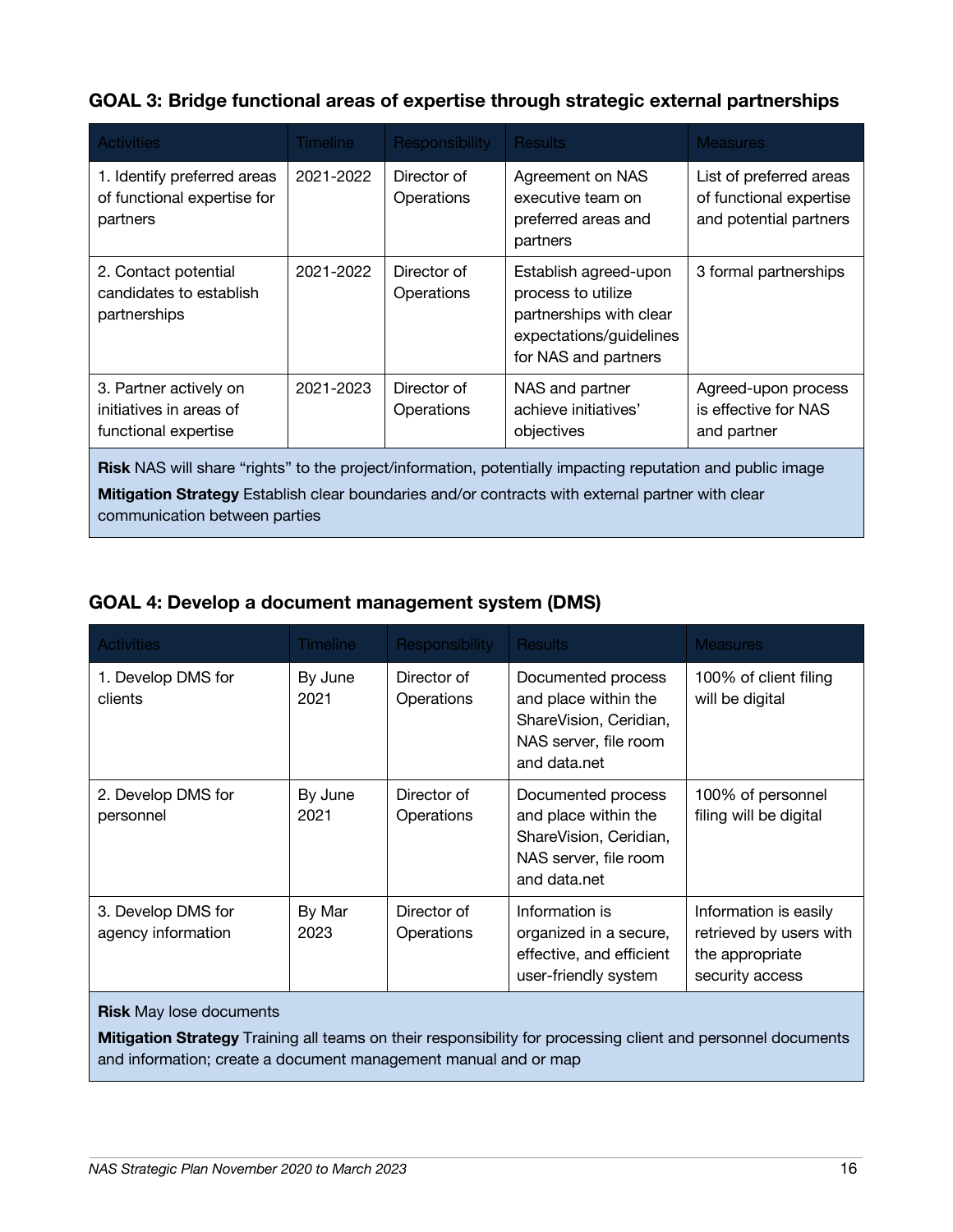### **Facilities Department**

| <b>Activities</b>                                                                 | <b>Timeline</b> | <b>Responsibility</b>        | <b>Results</b>                                                                                                                                                 | <b>Measures</b>                                                                                     |  |
|-----------------------------------------------------------------------------------|-----------------|------------------------------|----------------------------------------------------------------------------------------------------------------------------------------------------------------|-----------------------------------------------------------------------------------------------------|--|
| 1. Add all assets to the<br><b>FIXX</b> software                                  | By Dec<br>2021  | <b>Facilities</b><br>manager | Assets are listed in the<br>software                                                                                                                           | 95% of assets will be<br>in FIXX                                                                    |  |
| 2. Develop a written<br>process and user guide<br>for using FIXX software         | By Mar<br>2022  | <b>Facilities</b><br>manager | Users will know how<br>and where to access<br><b>FIXX</b> systems<br>(maintenance requests<br>for frontline staff, asset<br>for leadership<br>personnel, etc.) | 75% of users are able<br>to use FIXX system<br>with the user guide<br>without additional<br>support |  |
| <b>Risk</b> Users might not know how to use the software                          |                 |                              |                                                                                                                                                                |                                                                                                     |  |
| Mitigation Strategy Provide training and/or one-on-one support to staff as needed |                 |                              |                                                                                                                                                                |                                                                                                     |  |

**GOAL 1: Expand the use of the FIXX software for facilities and other agency needs**

### **IT Department**

#### **GOAL 1: Create IT tracking and system**

| <b>Activities</b>                                                                    | Timeline       | <b>Responsibility</b> | <b>Results</b>                                                      | <b>Measures</b>                                        |
|--------------------------------------------------------------------------------------|----------------|-----------------------|---------------------------------------------------------------------|--------------------------------------------------------|
| 1. Put all IT assets on<br><b>FIXX</b> software                                      | By Dec<br>2021 | IT specialist         | Assets are listed in the<br>software                                | 100% of the $IT$<br>equipment owned will<br>be tracked |
| 2. Develop a written<br>process and user guide<br>for using the IT ticketing<br>tool | By Dec<br>2021 | IT specialist         | Formal process for<br>requesting IT<br>purchases and<br>maintenance | All staff will know how<br>to request IT<br>assistance |

**Risk** Users will not know how to access or use request feature

**Mitigation Strategy** Provide training and/or one-on-one support to staff as needed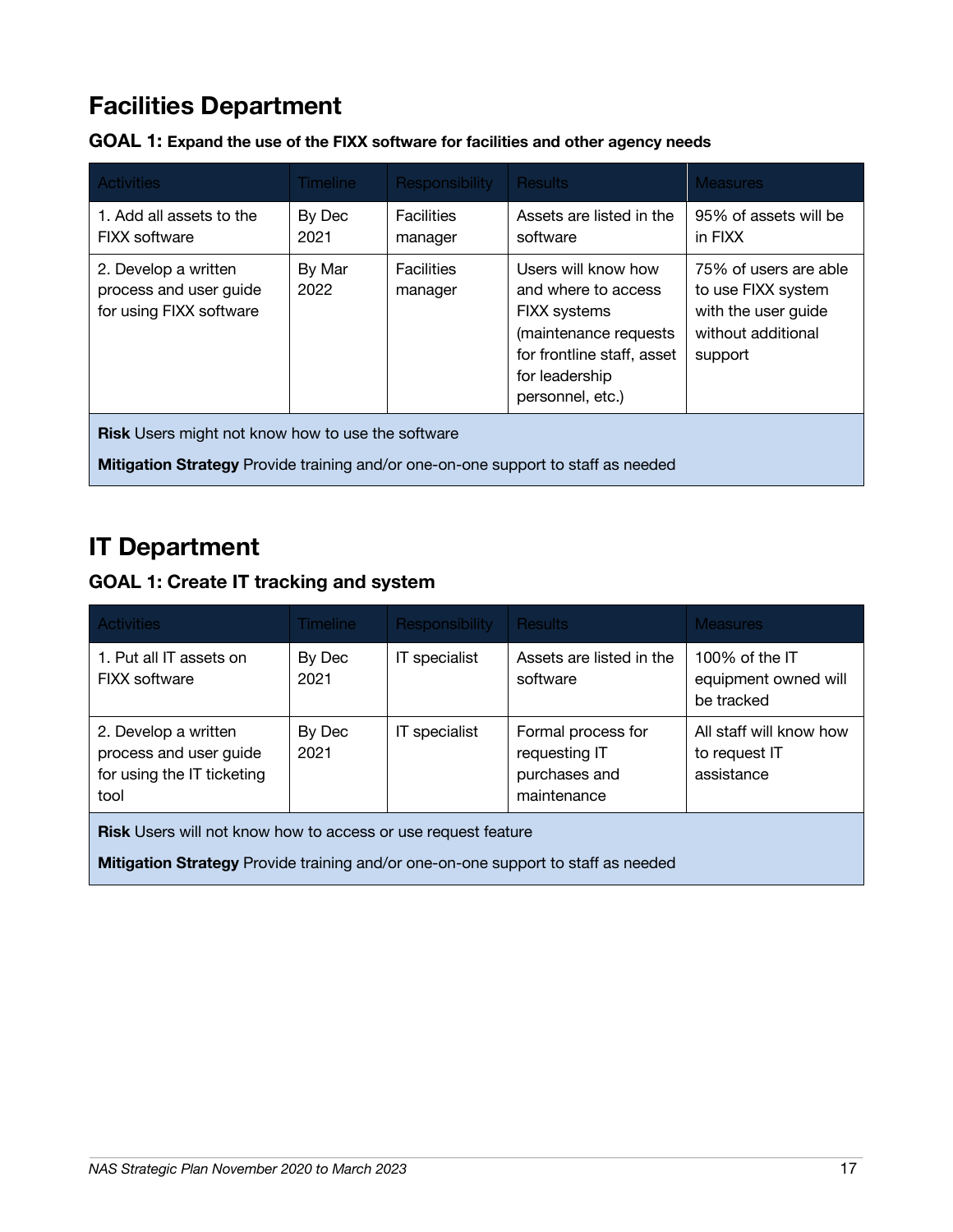## **Section 5** Action Plans for Program Services

The strategic goals are listed below for the following departments: Community Access, Group Living, and Supportive Living.

### **Community Access Department**

#### **GOAL 1: Develop and sustain valuable agency-led program sessions and activities**

| <b>Activities</b>                                                                                                                    | <b>Timeline</b> | <b>Responsibility</b>                                            | <b>Results</b>                                                                                                              | <b>Measures</b>                                                                                                            |
|--------------------------------------------------------------------------------------------------------------------------------------|-----------------|------------------------------------------------------------------|-----------------------------------------------------------------------------------------------------------------------------|----------------------------------------------------------------------------------------------------------------------------|
| Have transparent budget<br>for spending of program<br>expenses                                                                       | Mar 2021        | <b>CA Coordinator</b><br>in conjunction<br>with finance<br>dept. | Clear understanding of<br>amount of incoming<br>program expense<br>dollars and<br>expenditures                              | Annual statement of<br>program expenses<br>and expenditures<br>available for posting to<br>staff, individuals,<br>trustees |
| Coordinate ongoing<br>program opportunities<br>using internal and<br>external resources<br>specific to client interests<br>and needs | Oct 2021*       | <b>CA Coordinator</b>                                            | Ongoing scheduling of<br>program opportunities<br>for individuals<br>receiving service<br>developed or led by<br><b>NAS</b> | Minimally 3 agency-led<br>programs available for<br>individuals on a weekly<br>basis                                       |

#### **Risks**

- Availability of budget information being provided on ongoing basis to program staff
- Availability of space and staffing personnel in order to lead sessions

#### **Mitigation Strategies**

- Clarified finance procedures that allow for this communication
- Improved technology to make this information available in ongoing, real time manner
- Community partnership for sharing of resources
- Access to technology for additional attendance opportunities

\*To be maintained at a minimum for the duration of the disruption to our normal means of programming (out in the community as opposed to onsite services) due to the pandemic, recognizing that our usual license and funding does not accommodate this indefinitely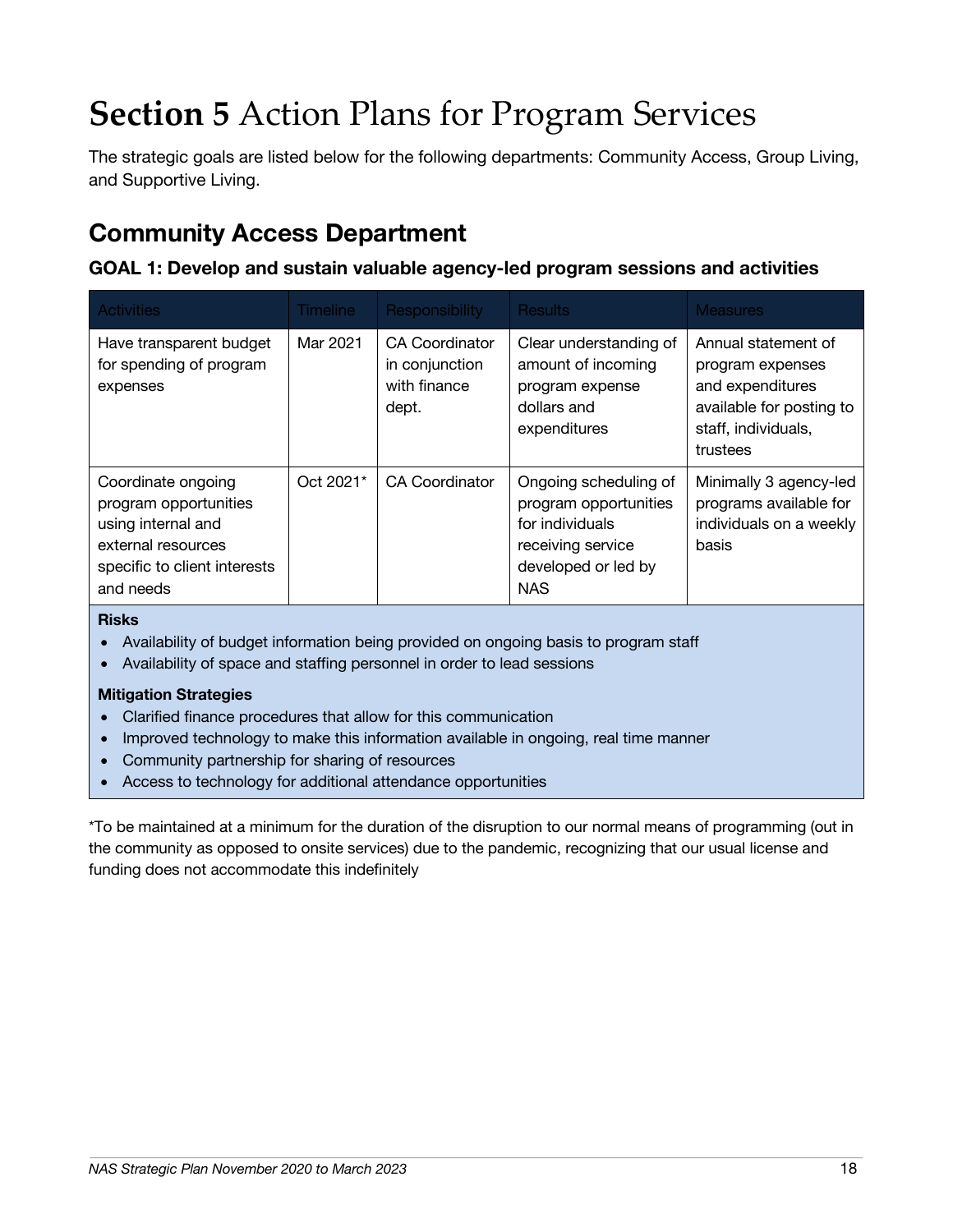#### **GOAL 2: Build and publish a program procedural manual outlining staff processes**

| <b>Activities</b>                                                                                                      | <b>Timeline</b> | Responsibility   Results |                                                                                                              | <b>Measures</b>                                                                          |
|------------------------------------------------------------------------------------------------------------------------|-----------------|--------------------------|--------------------------------------------------------------------------------------------------------------|------------------------------------------------------------------------------------------|
| Clearly document the<br>procedural steps included<br>in ideal completion of<br>regular program duties<br>and processes | By 2022         | CA<br>Coordinator        | Published manual for<br>staff to access and<br>review when completing<br>regular program<br>functions duties | Feedback from staff<br>confirm that manual is<br>comprehensive and<br>easy to understand |

**Risk** Changing procedural needs to adapt to external drivers such as funding, community needs, or technology

**Mitigation Strategy** Inclusion of review process for adjustments to be made as needed for established procedures with timelines for regular review

#### **GOAL 3: Formalize ongoing regular feedback mechanism for individuals receiving**

#### **service to ensure quality services**

| <b>Activities</b>                                                                                                                              | Timeline       | <b>Responsibility</b> | <b>Results</b>                                                                       | <b>Measures</b>                                            |
|------------------------------------------------------------------------------------------------------------------------------------------------|----------------|-----------------------|--------------------------------------------------------------------------------------|------------------------------------------------------------|
| Develop plain language<br>survey or interview that<br>can be distributed to<br>individuals receiving<br>service on at least an<br>annual basis | By Oct<br>2021 | СA<br>Coordinator     | Annual submission of<br>satisfaction survey<br>from individuals<br>receiving service | At least 60% of<br>individuals complete<br>survey annually |
|                                                                                                                                                |                |                       |                                                                                      |                                                            |

#### **Risks**

- Individual willingness to participate
- Ensuring mechanisms available for individuals of differing communication needs to complete the survey

- Inclusion of trusted persons in process for individuals to consult with as needed
- Ensuring simplest formatting possible for distribution with alternative options for data collection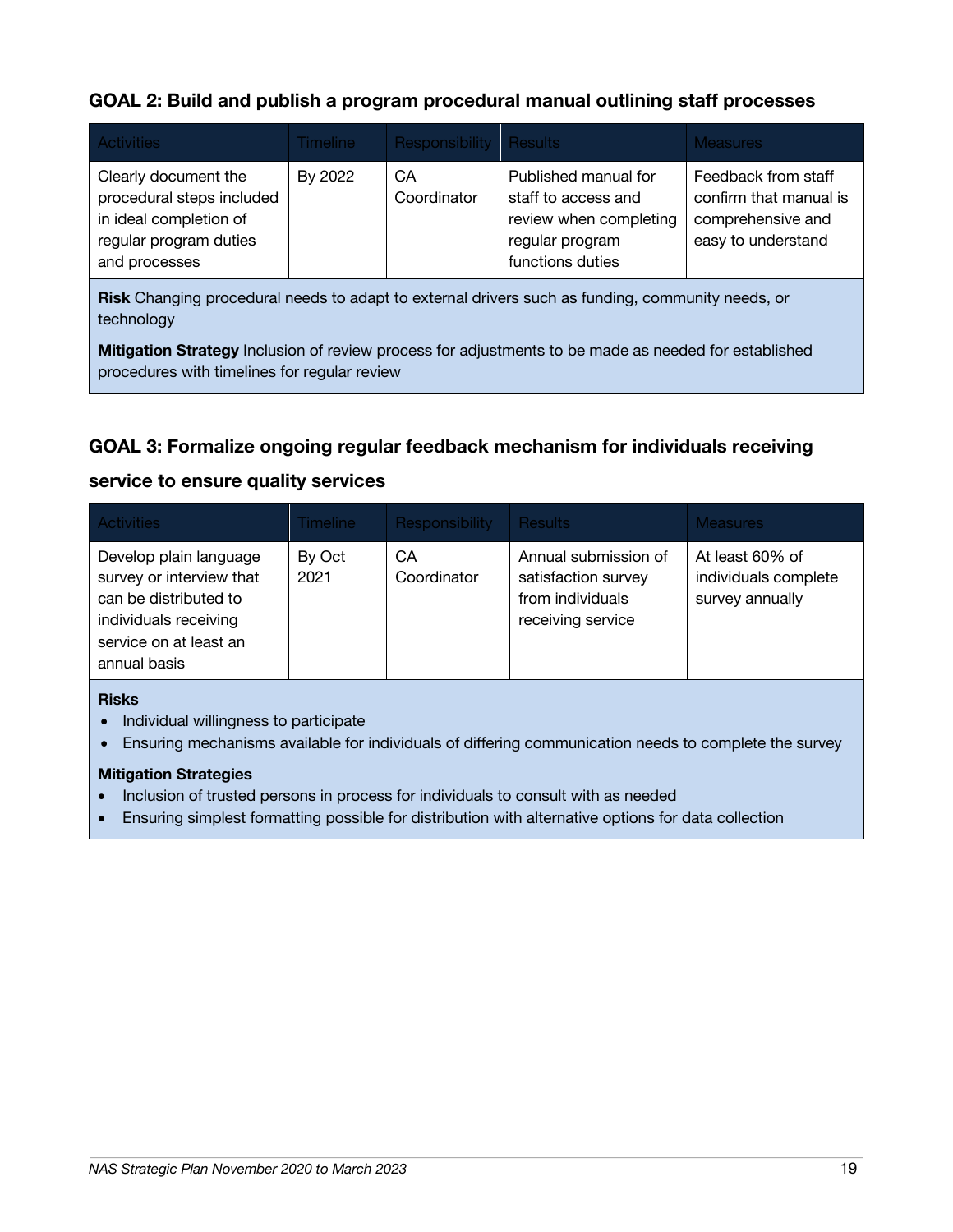### **Group Living Department**

| GOAL 1: Establish consistent formalized practices across group living homes |  |  |  |
|-----------------------------------------------------------------------------|--|--|--|
|                                                                             |  |  |  |

| <b>Activities</b>                                                                                        | <b>Timeline</b> | <b>Responsibility</b> | <b>Results</b>                                                                                         | <b>Measures</b>                                                                                                                                                                                       |
|----------------------------------------------------------------------------------------------------------|-----------------|-----------------------|--------------------------------------------------------------------------------------------------------|-------------------------------------------------------------------------------------------------------------------------------------------------------------------------------------------------------|
| 1. Evaluate the current<br>practices in the group<br>homes                                               | By Mar<br>2021  | GL<br>Coordinator     | A clear list and<br>understanding of what<br>practices are<br>standardized and non-<br>standardized    | TLs confirm lists                                                                                                                                                                                     |
| 2. Determine which non-<br>standardized practices<br>need to be made<br>consistent across group<br>homes | By Aug<br>2021  | GL<br>Coordinator     | List of practices that<br>make the most sense<br>to follow or adapt                                    | TLs, supervisors,<br>advisors and frontline<br>staff representatives<br>confirm the new<br>standardized practices                                                                                     |
| 3. Develop a manual that<br>outlines best practices for<br>staff to follow in group<br>homes             | By Apr<br>2022  | GL<br>Coordinator     | Consistent best<br>practices that all staff<br>follow. Staff can go<br>into any group home<br>and work | All staff have signed<br>off reading the manual<br>Frontline staff are able<br>to speak to the<br>practices, orientate,<br>and coach new staff<br>coming to group<br>homes regarding the<br>practices |

#### **Risks**

• Lack of buy in from supervisors, advisors, and staff who may believe that their practices are the correct ones to follow and be resistant to adopting other practices that make more sense to follow

• Delays due to varying opinions and challenges with getting agreement

- Develop strong rationale for new standardized practices
- Having cross sections of representatives
- Clear process and focus on the clients supporting
- Emphasis that current practices are not necessarily "wrong"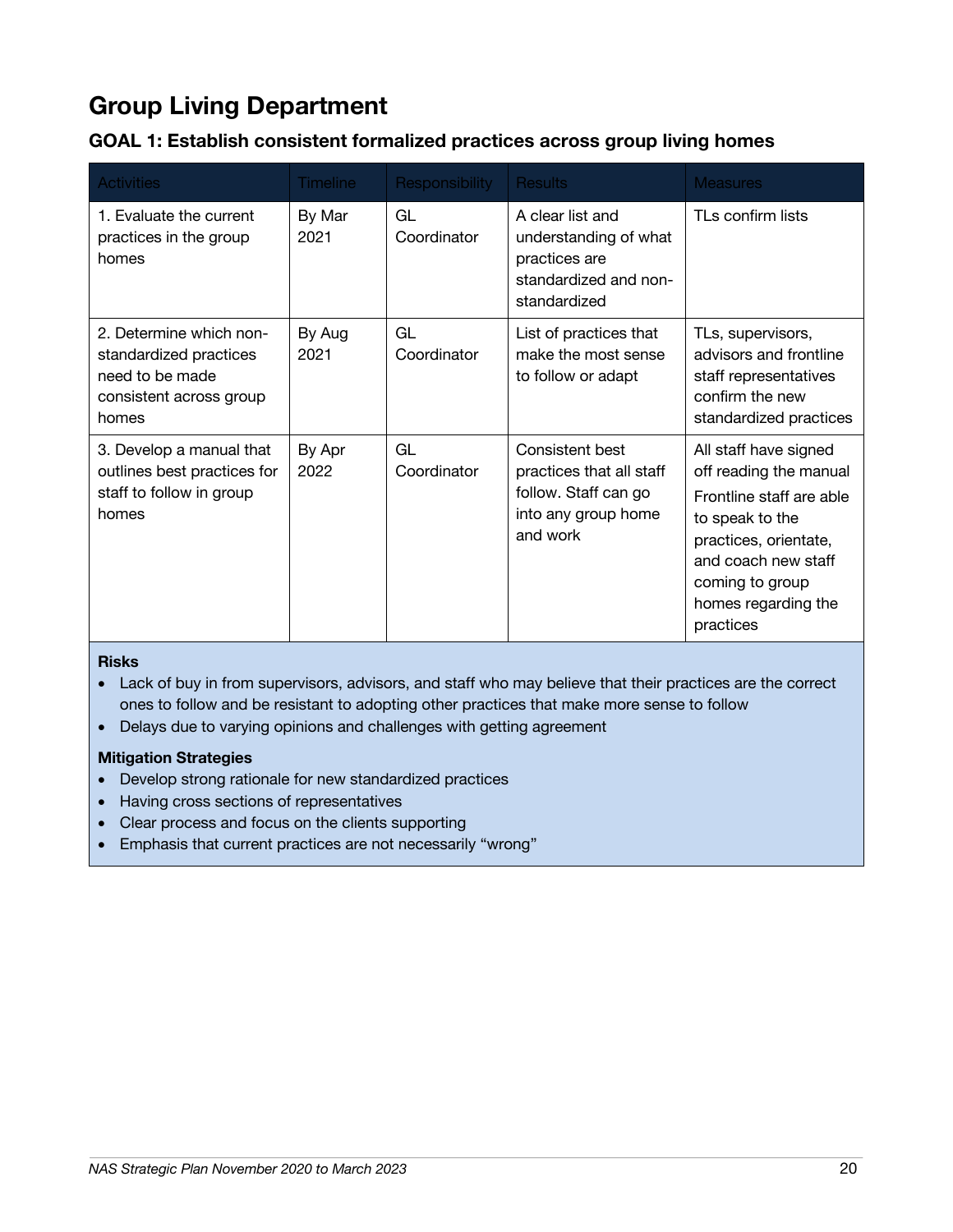**GOAL 2: To support teams to communicate and work effectively together based on their understanding of diversity in their workplace including the clients they support**

| <b>Activities</b>                                                                                        | Timeline       | Responsibility    | <b>Results</b>                                                                                              | Measures:                                                                 |
|----------------------------------------------------------------------------------------------------------|----------------|-------------------|-------------------------------------------------------------------------------------------------------------|---------------------------------------------------------------------------|
| Staff participate in key<br>training such as<br>intercultural, anti-racism,<br>and crucial conversations | By Mar<br>2022 | GL<br>Coordinator | More understanding,<br>better performance,<br>and effective<br>communication within<br>the group home teams | 90% of group home<br>staff have completed<br>online training<br>offerings |

#### **Risk**

• Current conflicts that have not been named between staff and/or within teams are voiced in a way that creates more walls

#### **Mitigation Strategies**

- Creating a safe environment for honest open communication with reminders to suspend judgment
- Ensure staff are supported to have crucial conversations
- Empower individuals to resolve issues amongst themselves with support

#### **GOAL 3: Develop a program procedural manual outlying staff processes**

| <b>Activities</b>                           | <b>Timeline</b> | <b>Responsibility</b> | <b>Results</b>                                                                                                                      | <b>Measures</b>                                              |
|---------------------------------------------|-----------------|-----------------------|-------------------------------------------------------------------------------------------------------------------------------------|--------------------------------------------------------------|
| 1. Identify what needs to<br>go in a manual | By Sept<br>2021 | GL<br>Coordinator     | A description of the<br>process involved for<br>each portion of the<br>manual such as ISP<br>process, PA process,<br>Reconciliation | TLs confirm proposed<br>outline and content of<br>manual     |
| 2. Develop manual                           | By Mar<br>2022  | GL<br>Coordinator     | Staff have access to a<br>clear outline of the<br>program processes<br>and their<br>implementation                                  | Staff consistently and<br>efficiently implement<br>processes |

#### **Risks**

- Too many staff involved in the process so not efficient use of time
- Delays due to varying opinions and challenges with getting agreement

- Have a small committee of stakeholder
- Strong rationale for consistent practices and to have those easily accessible to all involved in program
- Emphasize that manual will provide clear information to all stakeholders involved in program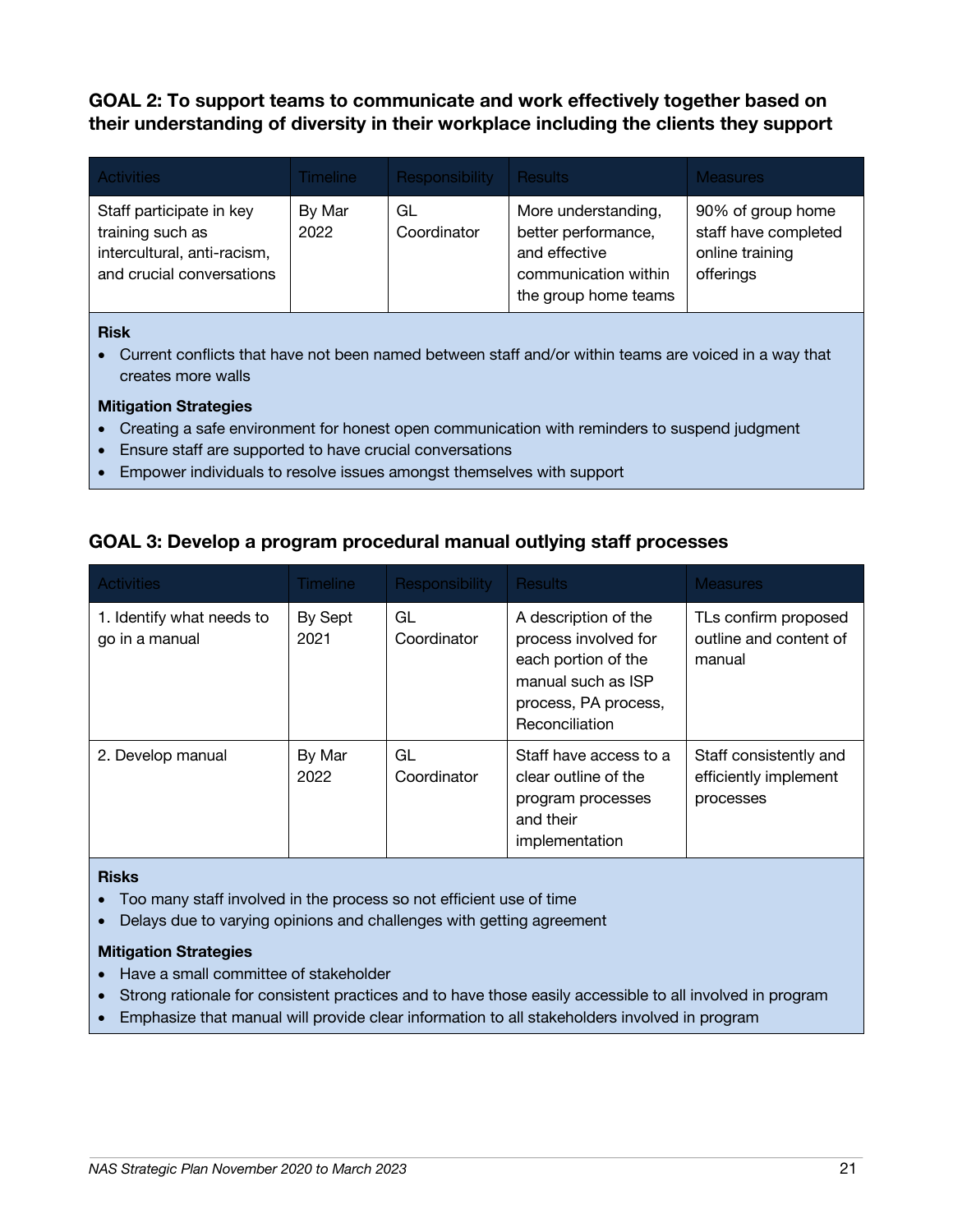### **Supportive Living Department**

#### **GOAL 1: Maintain consistent use of communication tools by all contractors**

| <b>Activities</b>                                                                                                                                                                                                                                                                               | <b>Timeline</b> | Responsibility | <b>Results</b>                                                            | <b>Measures</b>                                                                    |  |
|-------------------------------------------------------------------------------------------------------------------------------------------------------------------------------------------------------------------------------------------------------------------------------------------------|-----------------|----------------|---------------------------------------------------------------------------|------------------------------------------------------------------------------------|--|
| 1. Allocate time for<br>training contractors on<br>how to use Sharevision                                                                                                                                                                                                                       | By Mar<br>2021  | Team leaders   | Increased goal<br>reporting, behaviour<br>tracking                        | Analysis verifies 100%<br>of contractors are<br>utilizing Sharevision              |  |
| 2. Ensure all information<br>is updated regularly in<br>Sharevision                                                                                                                                                                                                                             | By Mar<br>2021  | Team leaders   | Increased<br>communication<br>between home living<br>and community access | Feedback from TLs<br>indicate between 50 to<br>75% decrease in<br>miscommunication |  |
| <b>Risks</b><br>Contractors inability to utilize the software<br>Lack of technology within contractor homes<br><b>Mitigation Strategies</b><br>Training to occur<br>More up-to-date manuals provided<br>★ Looking all and the looking and the looking the large and the looking and the looking |                 |                |                                                                           |                                                                                    |  |

#### • Technology to be provided with base rate charged

#### **GOAL 2: Utilize the current payroll tools for contractor invoicing**

| <b>Activities</b>                               | <b>Timeline</b> | Responsibility                                               | <b>Results</b>                                                                                                                                                      | <b>Measures</b>                                                |
|-------------------------------------------------|-----------------|--------------------------------------------------------------|---------------------------------------------------------------------------------------------------------------------------------------------------------------------|----------------------------------------------------------------|
| Job assignment to be<br>created within Ceridian | By Apr<br>2021  | SL<br>Coordinator in<br>conjunction<br>with Finance<br>Dept. | More streamlined<br>process for payroll all<br>across the agency<br>Reduced risk of late<br>invoicing<br>Minimize payroll errors<br>TLs do regular<br>authorization | Analysis verifies 100%<br>of contractors are<br>utilizing this |

#### **Risks**

- Contractors inability to utilize the software
- Lack of technology within contractor homes

- Training to occur both face-to-face by TL as well as via learning modules that will be reviewed by the contractor
- Learning modules reviewed by contractor
- Feedback to be given upon an error that occurs
- Technology to be provided with a base rate charged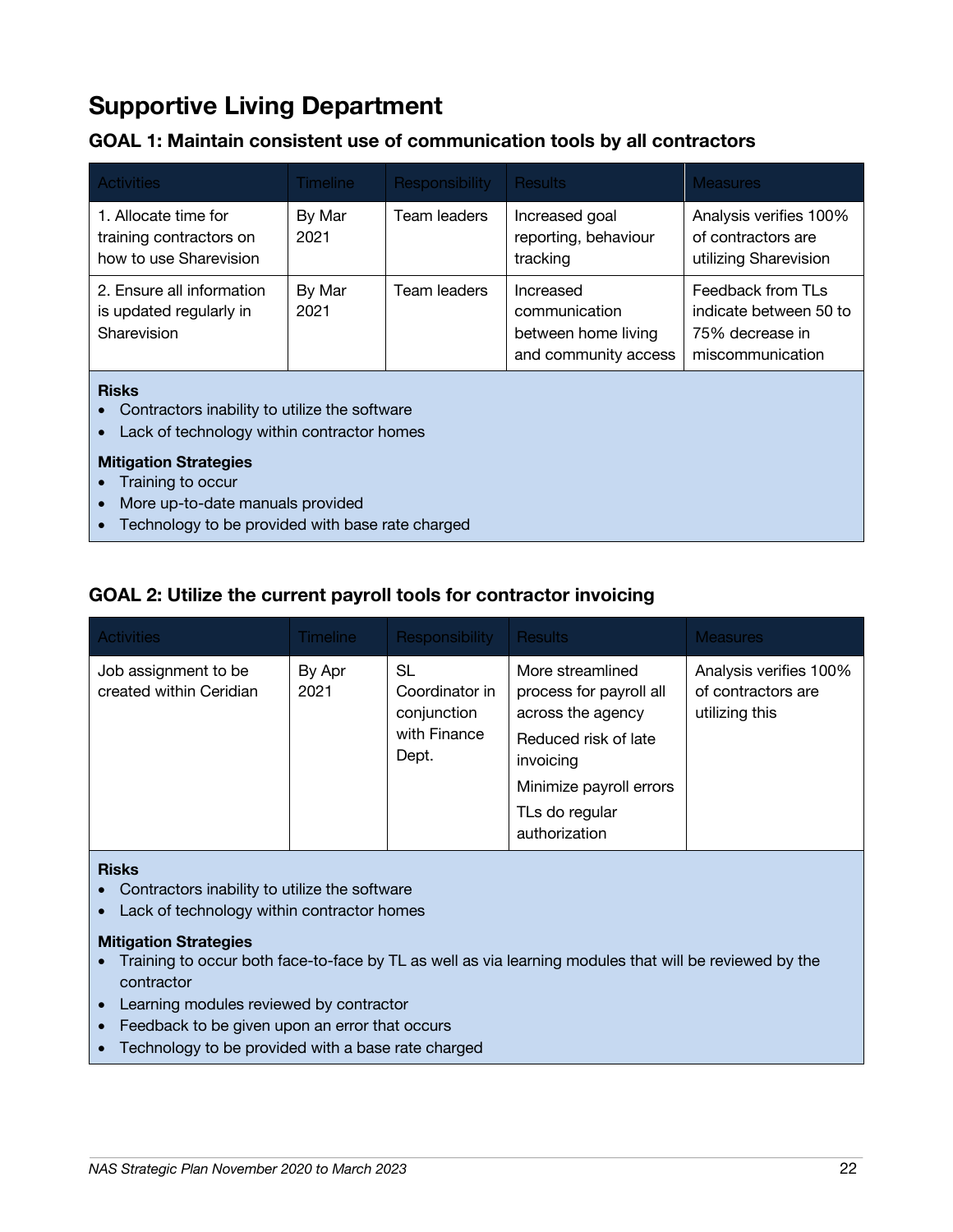#### **GOAL 3: Create a more objective evaluative process for independent contractors**

| <b>Activities</b>                                             | <b>Timeline</b> | Responsibility                         | <b>Results</b>                                                                                                                                                                                                                                                                                   | <b>Measures</b>                                                                        |
|---------------------------------------------------------------|-----------------|----------------------------------------|--------------------------------------------------------------------------------------------------------------------------------------------------------------------------------------------------------------------------------------------------------------------------------------------------|----------------------------------------------------------------------------------------|
| 1. Evaluation tool to be<br>created at the executive<br>level | Aug 2021        | SL<br>Coordinator<br><b>HR Manager</b> | Objective evaluation<br>tool                                                                                                                                                                                                                                                                     | 75% of contractors<br>give feedback that<br>new evaluation tool is<br>less subjective  |
| 2. Evaluation tool<br>implemented                             | Aug 2021        | Team leaders                           | More objective<br>evaluation of the work<br>that is being<br>completed by<br>independent<br>contractors<br>Ensuring that<br>contractors are<br>provided with room for<br>advancement within<br>their rate of pay<br>Fairness across the<br>board when salary<br>enhancement is being<br>reviewed | When this is being<br>utilized by 100% of all<br>leaders required to do<br>evaluations |

#### **Risk**

• Potential push back from independent contractors, as they do not fall under the same category as staff

#### **Mitigation Strategies**

• Information sharing and conversations as to why this is being implemented

• Providing the positive and negative outcomes such as more opportunity for an increased rate of pay within the funded amount